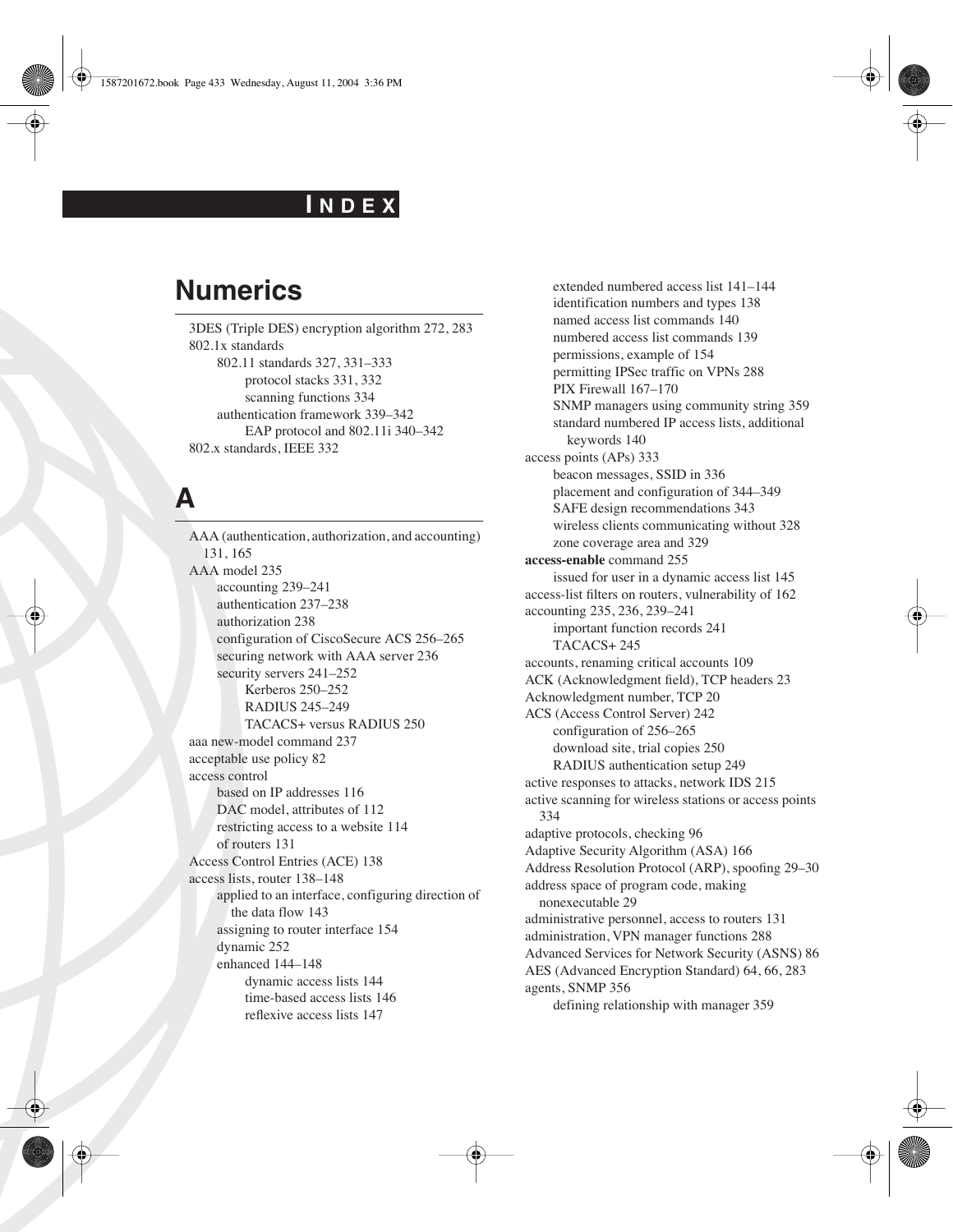AH (authentication header) protocol 277 establishing use of in IPSec policy 284 identified in IPSec transform sets 283 identifying for IKE Phase 2 283 transport mode 280 tunnel mode 281 Airsnort program 338 Aladdin eToken 256 alarms and events (RMON), monitoring traffic with 361 alarms, IDS 194 analyzing for IDS tuning 227 monitoring and tuning 225 network IDS 217 routers configured for network IDS 212 alerts and audit trails, generated by CBAC 148 algorithms asymmetric key algorithms 66–69 Diffie-Hellman 68 PGP 69 RSA 68–69 definition of 63 encryption 282–284 hashing 69 SSL and TLS 71 symmetric key algorithms 64–66 AES 64, 66, 283 DES 64, 272, 283 Triple DES (3DES) 65–66, 272, 283 allow all model (security plan) 83 allowed and disallowed behavior, defining 81 analysis tools (network traffic analysis) 95 annualized rate of occurrence (ARO) 9 annual loss expectancy (ALE) 9 anomaly-based IDSs 200 anonymous access 116 antireplay protection 277 antivirus software 51, 181 application layer, OSI model data-driven attacks 160 Kerberos authentication service 250 SNMP on 356 application-layer protocols, CBAC inspection of 148– 152

APs. *See* access points ARO (annualized rate of occurrence) 9 ARP (Address Resolution Protocol) spoofing 29–30 ASA (Adaptive Security Algorithm) 166 PIX Firewall data flow 167 ASNS (Advanced Services for Network Security) 86 asymmetric key algorithms 66–69 Diffie-Hellman 68 PGP 69 RSA 68–69 asymmetric key encryption 272, 301 attacks broadcast, configuring router to prevent 154 buffer overflow 28 connection hijacking (TCP) 26 connection-killing (TCP/IP) 25 in cryptoanalysis 61 data-driven 160 denial-of-service (DoS) distributed 161 stopping with stateful firewall 163 using IP spoofing 20 deriving WEP key stream with protocol analyzer 339 e-mail 161 ICMP packets, using to export confidential information 22 IP fragment attacks 23 network IDS responses to 213 prevented by policy-based IDS 199 rebuffed by network IDS (example) 208 SYN-flooding, prevention by CBAC 148 types of attacks 161–162 auditing 109 audit trails generated by CBAC 148 case study 366–372 education on. *See* SANS Institute monitoring traffic with RMON and SNMP 361 network auditing in design process 95 SAA (Service Assurance Agent), using 362 SNMP. *See* SNMP authenticated users, potential threats posed by 6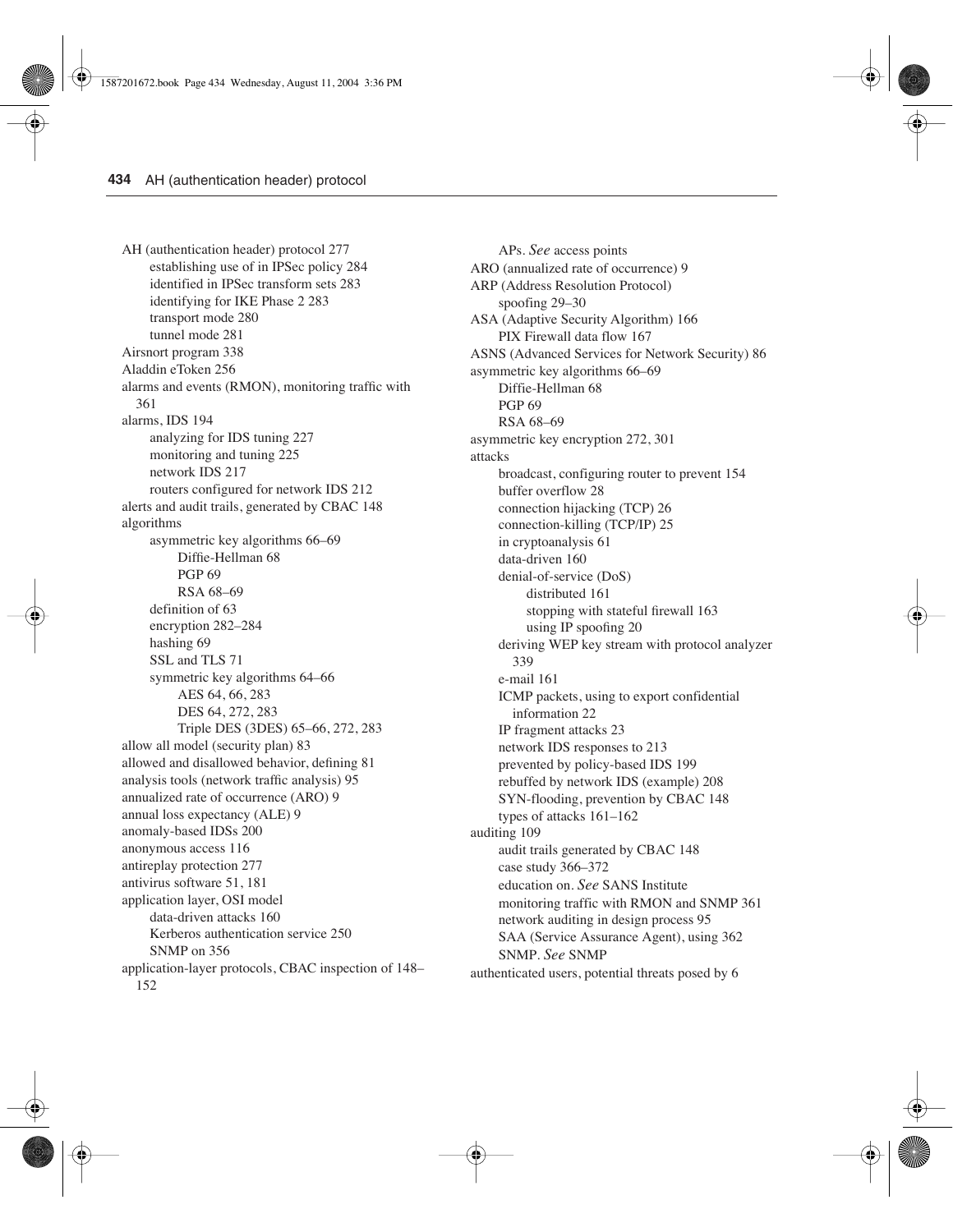authentication 85, 235, 237–238 802.1x framework and EAP protocol 340–342 alternatives to reusable passwords 50 configuring for website access 114–117 encapsulating security payload. *See* ESP protocol 279 hardware keys, using 43 HMAC, used with IPSec 274 IPSec, identifying method for IKE Phase 1 282 Kerberos 48, 250–252 open, for wireless networks 337 peer authentication methods on VPNs 274, 284 PKI users 307 RADIUS 246–249 ACS setup for 249 attribute pairs (AV pairs) 247 summary of 248 shared key authentication, wireless networks 337 TACACS+ 257–265 token-based systems 42 user authentication method, selecting for VPN 294 WEP protocol 339 wireless station, using WEP 333, 337 WLANs, stations and clients 334–335 authentication header protocol. *See* AH protocol authentication policy 82 authentication, authorization, and accounting. *See* AAA authority and scope, statement of (security policy) 82 authorization 235, 236, 238 TACACS+ 243 **autocommand** 145 automating signature updates for IDSs 221 AV pairs, RADIUS authentication 247 availability of data and resources 8

#### **B**

backplane capacity constraints, network design 93 banner for router to warn off intruders 135 baseline of your current security posture 81 basic authentication 116 basic service set (BSS) 333 beacon frames 334 beacon messages, SSID in 336

Belt and Braces Firewall architecture 168 biometrics 53–55 face recognition 55 fingerprint scanning 54 signature recognition 55 typing 54 voice recognition 54 block ciphers 64 AES 64, 66, 283 DES 64, 272, 283 Triple DES 65–66, 272, 283 BOOTP server 137 broadcast attacks, prevention of 154 browsers 118–123 Brussels router, 134 BSS (basic service set) 333 buffer capacity constraints, network design 93 buffer overflows 28 bugs, risk of 9 building-to-building wireless networks 330 bytes 15

# **C**

camera systems, internal physical security 45 campus access policy 82 card bus (wireless NIC) 328 CAs (Certificate Authorities) 37, 72, 302 creating your own CA 312–323 enrolling in 73 hierarchical CAs 305 single root CA 305 validating signature of 73 CBAC (Context Based Access Control), 148–152, 154 CDP (Cisco Discovery Protocol) 137 certificate authorities. *See* CAs certificate revocation lists. *See* CRLs certificates 72, 274, 275, 284. *See also* digital IDs placement on a CRL 308 types of 38 chalk marks (war-chalking) 342 Challenge Handshake Authentication Protocol (CHAP) 243 change control (business processes) 98 Chargen attack 161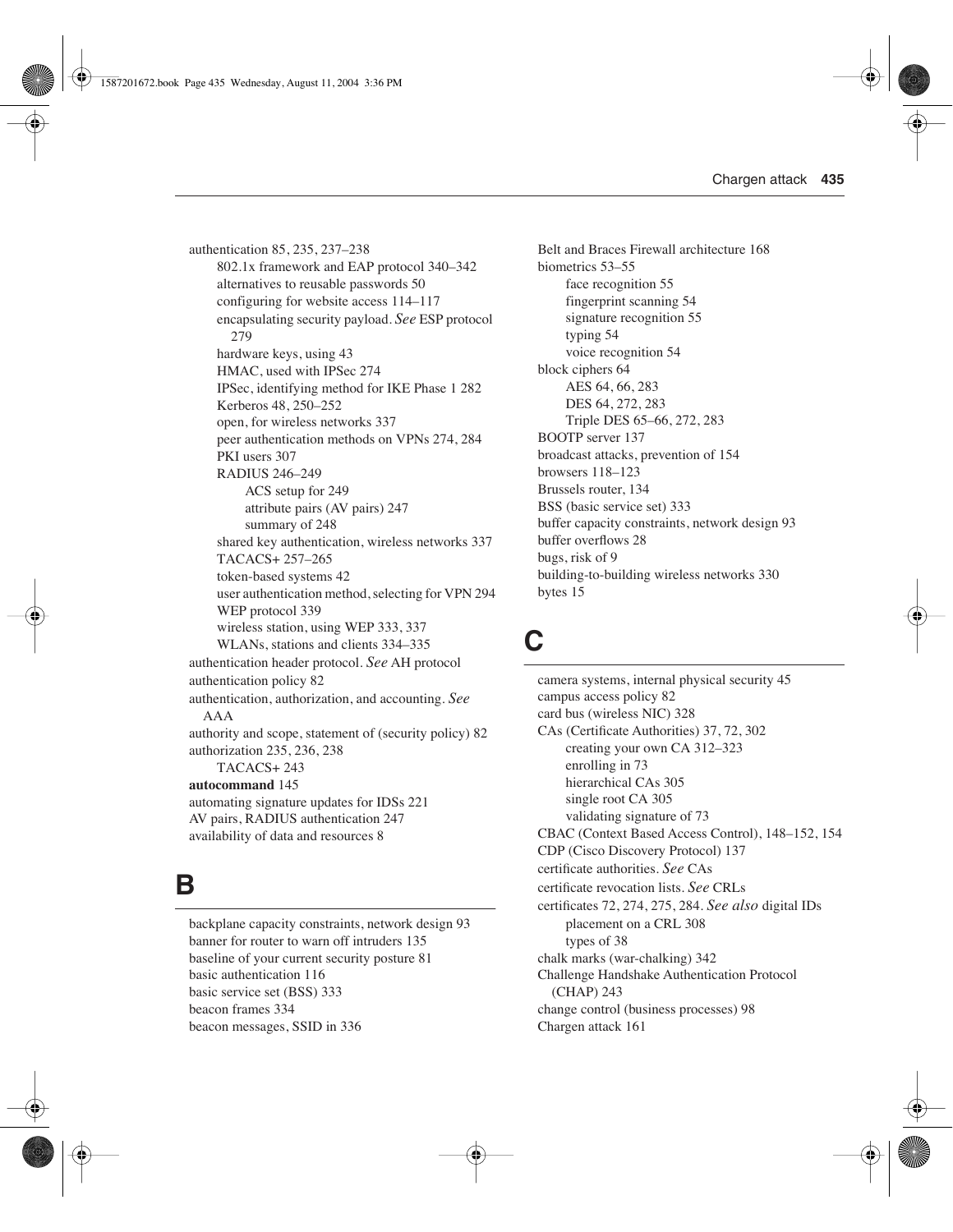Check Point, software firewalls 173 checksums 15 CIA (confidentiality, integrity, and availability) 8 ciphers 63 block and stream ciphers 64–65 Cisco Advanced Services for Network Security (ASNS) 86 Internet Operating System. *See* IOS Intrusion Detection Host sensor 204 Intrusion Detection System (IDS) 164 IOS 165 IOS-based IDSs, deployment on a router or PIXbased IDS 212 Light Extensible Authentication Protocol (LEAP) 339 Linksys product line 331 PIX Firewall 164, 165–170 Router Security Configuration Guide 394 SAFE Blueprint 377–383 Secure Agent Manager 204, 206 Secure Integrated Software 212 Wireless Security Suite 339, 342 Cisco Discovery Protocol (CDP) 137 Cisco IOS Firewall CBAC engine. *See* CBAC Cisco Press website, certificates 308 Cisco Secure Encyclopedia (CSEC) 162, 195 CiscoSecure Access Control Server. *See* ACS CiscoSecure Private Internet Exchange Firewall. *See*  PIX Firewall 165 CiscoSecure products 162 CiscoView application 367 CiscoWorks VMS Suite 204 client-based firewalls 174 clients, setting up VPN client 297 ClipBook Viewer 111 closed network 79 coded messages. *See* ciphers cold site (disaster recovery plan) 46 command and control network 218 command and control port, network IDS 208 command line interface (CLI), PIX Firewall and 165 commands IOS privileged executive commands 236

monitoring and troubleshooting SNMP 360 SAA operations, specifying 363

comments, adding in named access lists 143 Common Criteria EAL 4 ratings (NetScreen and PIX) 170 community networks, wireless 330 community strings, SNMP 359, 371 assigning a view to 359 compression algorithm (LZS) 295 compromised keys 308 computer resources, in security policies 81 computers, cryptography and 63 conduits. *See* access lists, PIX Firewall confidentiality, integrity, and availability (CIA) 8 Connect accounting function 241 Connection Establishment timer 25 connection hijacking (TCP) 26 connection-based security policy 166, 183 connection-killing attacks 25 connectivity and associated policies 81 consensus, communicating 81 console access to devices, avoiding 45 consoles, accessing routers from 131 constraints, network design 93 content filtering 178–181 Context-Based Access Control (CBAC) 138, 148–152, 154 cookies 123 costs and benefits of security 9 countermeasures against vulnerabilities, information about 162 covert channels 21 CPU, tie-ups in attacks 161 CPU processing speed 93 crackers 40, 193, 342 hackers versus 5–6 script kiddies 6 cracking codes (cryptoanalysis) 61 credentials, Kerberos 252 CRLs (certificate revocation lists) 308 cross certifying 305 cryptography 61–76. *See also* encryption asymmetric key algorithms 66–69 Diffie-Hellman 68 PGP 69 RSA 68 cryptoanalysis versus 61 digital certificates 72 hashing algorithms 69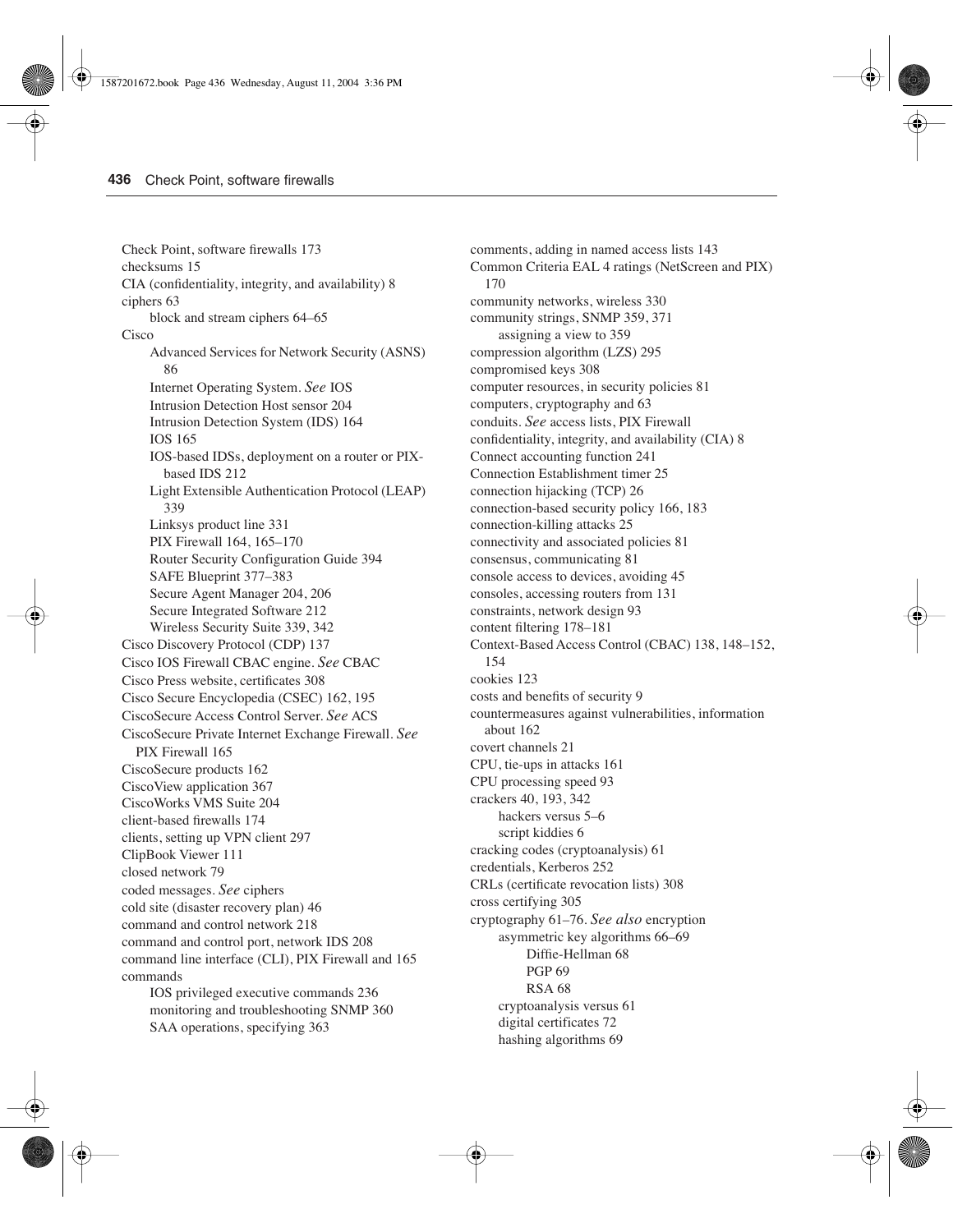MD5 70 SHA-1 71 history of  $61-63$ NSA research and education on 393 PKCS (Public Key Cryptography Standard) 307 secret key, Kerberos 48 SSL and TLS 71 symmetric key algorithms AES 64, 66, 283 DES 64, 272, 283 Triple DES (3DES) 65–66, 272–283 wireless equivalent privacy keys. *See* WEP protocol CSEC (Cisco Secure Encyclopedia) 162

# **D**

DAC (Discretionary Access Control) 107, 112 DAD (disclosure, alteration, and denial) 8 Data Encryption Standard. *See* DES data flow NetScreen firewalls 171 PIX Firewall 167 data integrity 8 on VPNs 273 data packets, inspection up to Layer 4 162 data streams 15 data-driven, application-layer attacks 160 datagrams, IP 16 DDoS (distributed denial-of-service) attacks 165 debug commands (SNMP), documentation of 361 deep packet firewalls 162 Cisco PIX and NetScreen firewalls 164 NetScreen 171 defense in depth strategy 96–97 defenses 35–56 antivirus software 51 biometrics 53–55 in depth 96–97 digital IDs 35–40 encrypted files 52

firewalls 49 intrusion detection systems (IDSs) 40 PC card-based solutions 41 physical security 44–46 residing in multiple locations 96 reusable passwords 50 defining roles 81 definitions section (example VPN security policy) 87 demilitarized zones. *See* DMZs denial-of-service attacks. *See* DoS attacks deny all model (security plan) 83 deny all statement ending extended numbered or named access lists 142 ending standard or named access lists 140 DES (Data Encryption Standard) 64 encryption algorithms 272, 283 design phase, network life cycle 98 designing a secure network 91–101 network design methodology 97–99 network design principles 92–97 defense in depth 96 design activities, tools, and techniques 94– 96 requirements and constraints 93 top-down design practices 92 physical security 99–101 return on investment 99 switches and hubs 101 Destination Unreachable message 22 developers' digital ID 38 device management, network IDS 217 IDM (IDS Device Manager) 226 in-band 220 out-of-band 219 device port density constraints, network design 93 devices, physical access to 45 DHCP (Dynamic Host Configuration Protocol) 289 Diffie-Hellman algorithm 68 Diffie-Hellman key exchange 272–273 identifying method for IKE Phase 1 282 digest 40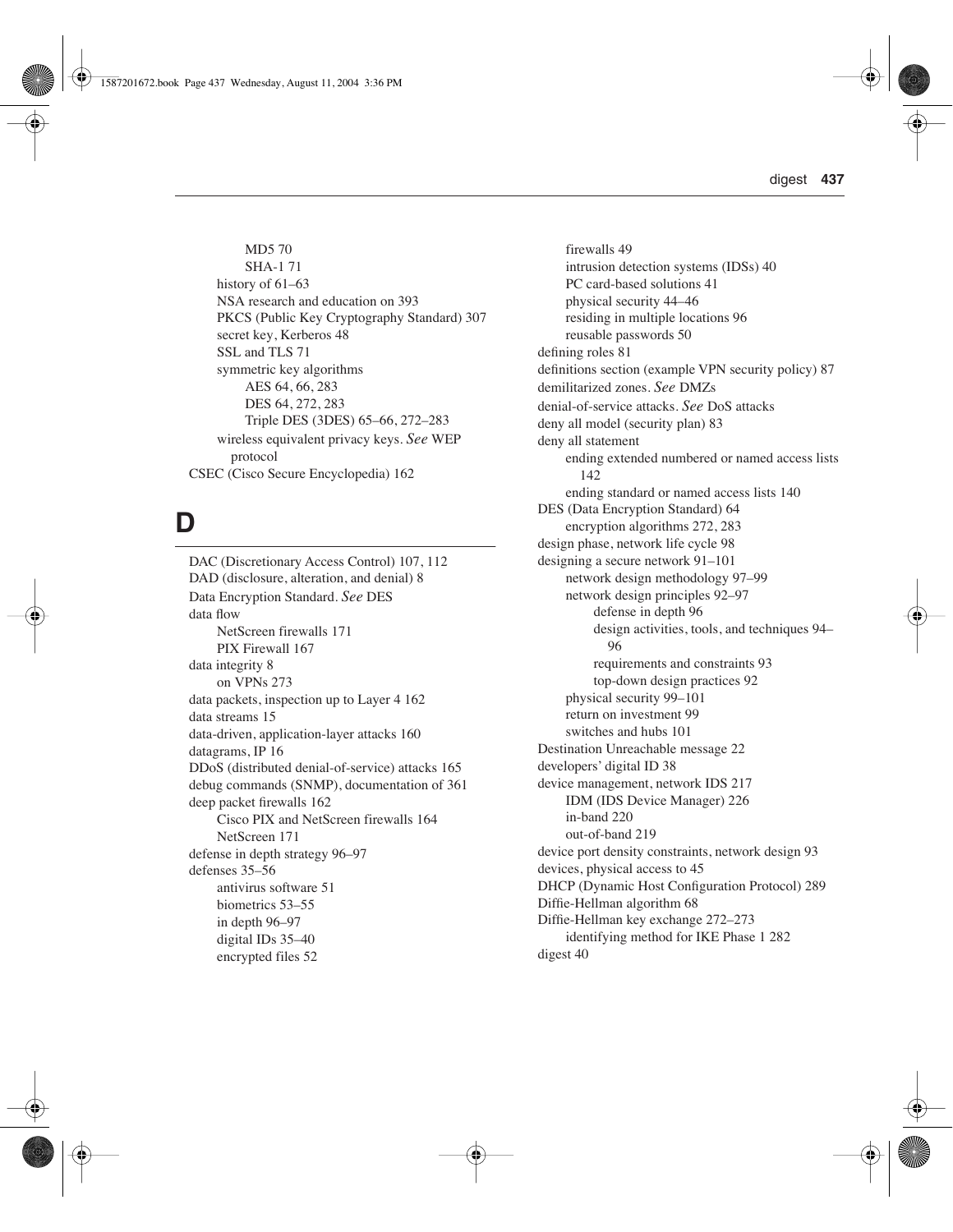digital certificates. *See* certificates digital IDs 35–40 HTTPS, use of 48 parameters of 37 types of 38 digital signatures 73, 274 combined with passwords 256 RSA signatures 275 digital signing of public keys 302 director, network-based IDS 208 disaster recovery planning 45, 97, 101 disclosure, alteration, and denial (DAD) 8 Discretionary Access Control (DAC) 107, 112 distributed denial-of-service (DDoS) attacks 161 DMZs (demilitarized zones) 49, 165, 183 configuring security levels 168 outside connections and 170 web server connected on, attacks against 210 DNS (Domain Name Service) lookup service 137 NetScreen Deep Inspection firewall and 171 passing address to VPN client 295 spoofing 30 DNS poisoning 161 DoS (denial-of-service) attacks launching with TCP flags 24 Smurf attack 198 starting with IP address spoofing 20 stateful firewalls and 163 TCP SYN flood attacks 161 dropping packets, router configured for network IDS 212 dynamic access lists 252 dynamic access lists, routers 144 dynamic and static translation slots, ASA and 167 Dynamic Host Configuration Protocol (DHCP) 289

#### **E**

EAP (Extensible Authentication Protocol) 339 eavesdropping (sniffing) on publicly accessible networks 72

echo and Echo-Reply messages 22 echo messages to IP broadcast addresses 162 e-commerce, necessity of network security for 79, 80 economic constraints, network design 94 EDE (encrypt–decrypt–encrypt) 65 Electronic Communications Privacy Act (EPCA) 8 e-mail 14 attacks using 161 protection during transmission with PC encryption cards 43 social engineering attacks, use in 31 **enable secret** command 132, 153 encapsulating security payload. *See* ESP protocol encrypted logins 46 Kerberos 48 SSL (Secure Socket Layer) 48–49 SSH (Secure Shell) 47–48 encryption 85, 272 Diffie-Hellman key exchange 272–273 ESP (encapsulating security payload) protocol 279 file 52 PC encryption cards 43 public/private keys, digital IDs 39 RSA-encrypted nonces 274, 276 SEP (Scalable Encryption Processing) 292 symmetric key algorithms 64–66 AES 64, 66, 283 DES 64, 272, 283 Triple DES (3DES) 65–66, 272, 283 WEP, improvement with TKIP 340 wired equivalent privacy (WEP) keys 334, 337 encryption algorithms establishing in IPSec policy 284 identified in IPSec transform sets 283 identifying for ESP in IKE Phase 2 283 identifying for IKE Phase 1 282 encryption file system (EFS) 52 end stations, wireless. *See* stations, wireless enforcement section, security policies 87 enhanced access lists 144–148 Enigma machine 62 enrollment procedure, PKI 306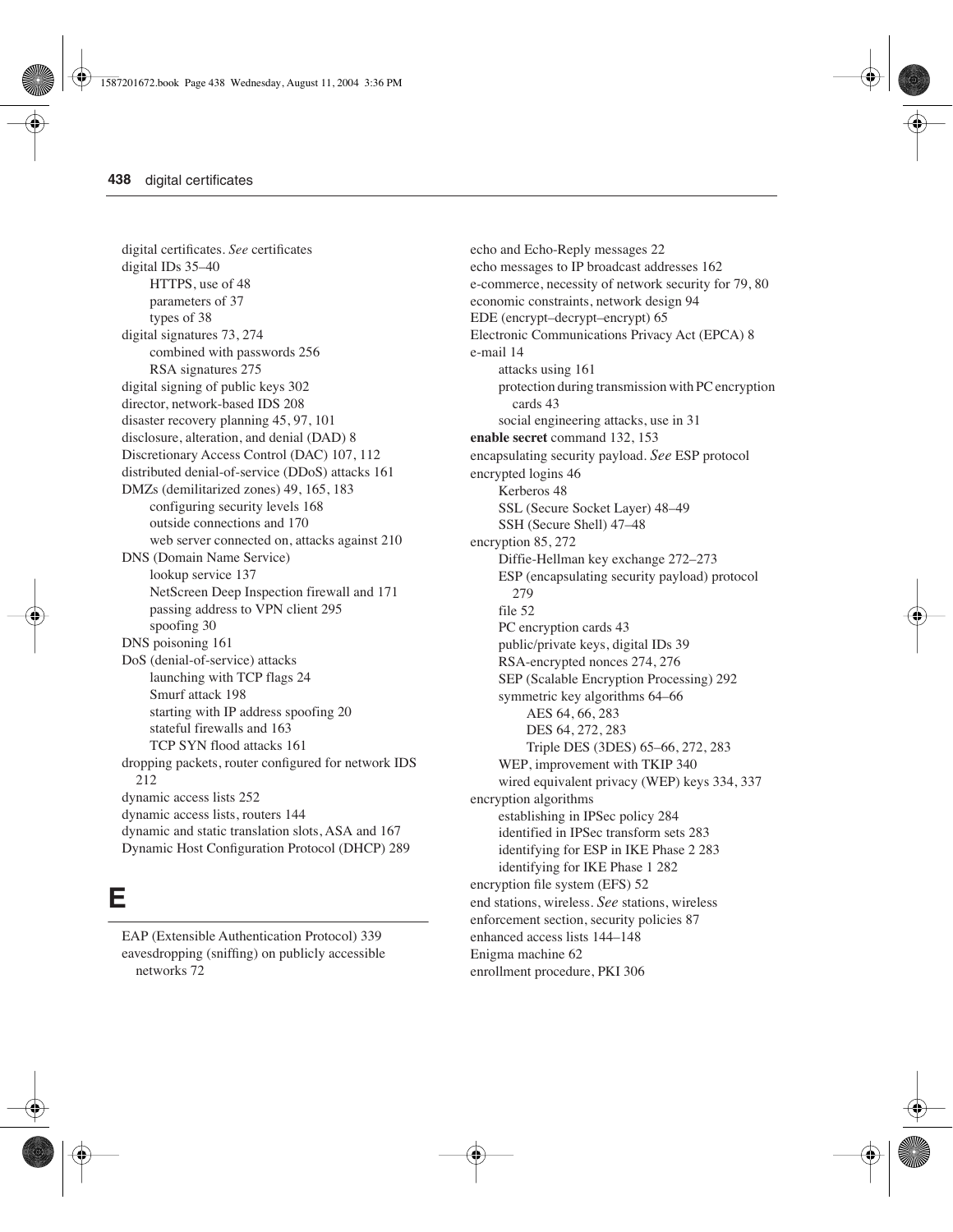Enterprise Composite Network Model, out-of-band IDS management 220 environmental monitoring, high-level security areas 45 environmental requirements for network equipment 93, 100 EPCA (Electronic Communications Privacy Act) 8 equipment failure, risk of 9 errors, detection in data streams 15 ESP (encapsulating security payload) protocol 279 establishing use of in IPSec policy 284 identified in IPSec transform sets 283 identifying for IKE Phase 2 283 transport mode 281 tunnel mode 281 Ethereal tool 27 Ethernet crossover cables 328 NetScreen firewalls and 171 speed, possible values for 185 to wireless bridge 328 WLANs, 802.3 IEEE standard 332 eToken 256 **evaluate** command 147 evasion techniques for network IDSs 202 events and alarms (RMON), monitoring traffic with 361 exclusive OR (XOR) function 338 **exec-timeout** command 134 exec-timeout, setting 153 Explicit Congestion Notification (ECN) 20 extended access lists 141 numbered 141–144 reflexive 147 extended Log File Format, W3C 113 extended service set (ESS) 333 Extensible Authentication Protocol (EAP) 340–342 external interface of the firewall 149 external physical security 44, 100 external weaknesses 5

#### **F**

face recognition 55 fail-over site 46, 101

false negative IDS alarms 194 false positive IDS alarms 194 eliminating in IDS tuning 227 FERET (facial recognition technology) 55 file encryption 52 file protection 53 file systems, hardening 107–109 file transfers 14 file-based requests (PKI enrollment) 307 filtering content filters, firewall 178–181 packet filtering and stateless, by firewalls 162 stateful, by firewalls 162, 163 FIN (finished with connection), TCP flag 23, 25 FIN\_WAIT timer 25 financial institutions, privacy policies 8 fingerprint scanning 54 Firewall Service Module (FWSM) 166 firewall-based VPNs 270 firewalls 49, 85, 159–191 CBAC 148 configured to filter based on TCP ports 20 definition of 49 enhancements for 175–181 antivirus software 181 content filtering 178–181 enhancements for antivirus software 181 content filters 178–181 NAT (network address translation) 175–177 proxy services 177–178 hardware-based 164, 165–173 NetScreen 170–173 PIX 164, 165–170 personal 174 placing filtering routers and firewalls 181–190 as proxy servers 178 software-based (Check Point) 173 stateful 163 stateless 162–163 types of 162 flags, TCP 23 folders (cookie), making read-only 123 four-way handshake mechanism, TCP FIN packets 25 fragmentation offset (IP) 17, 23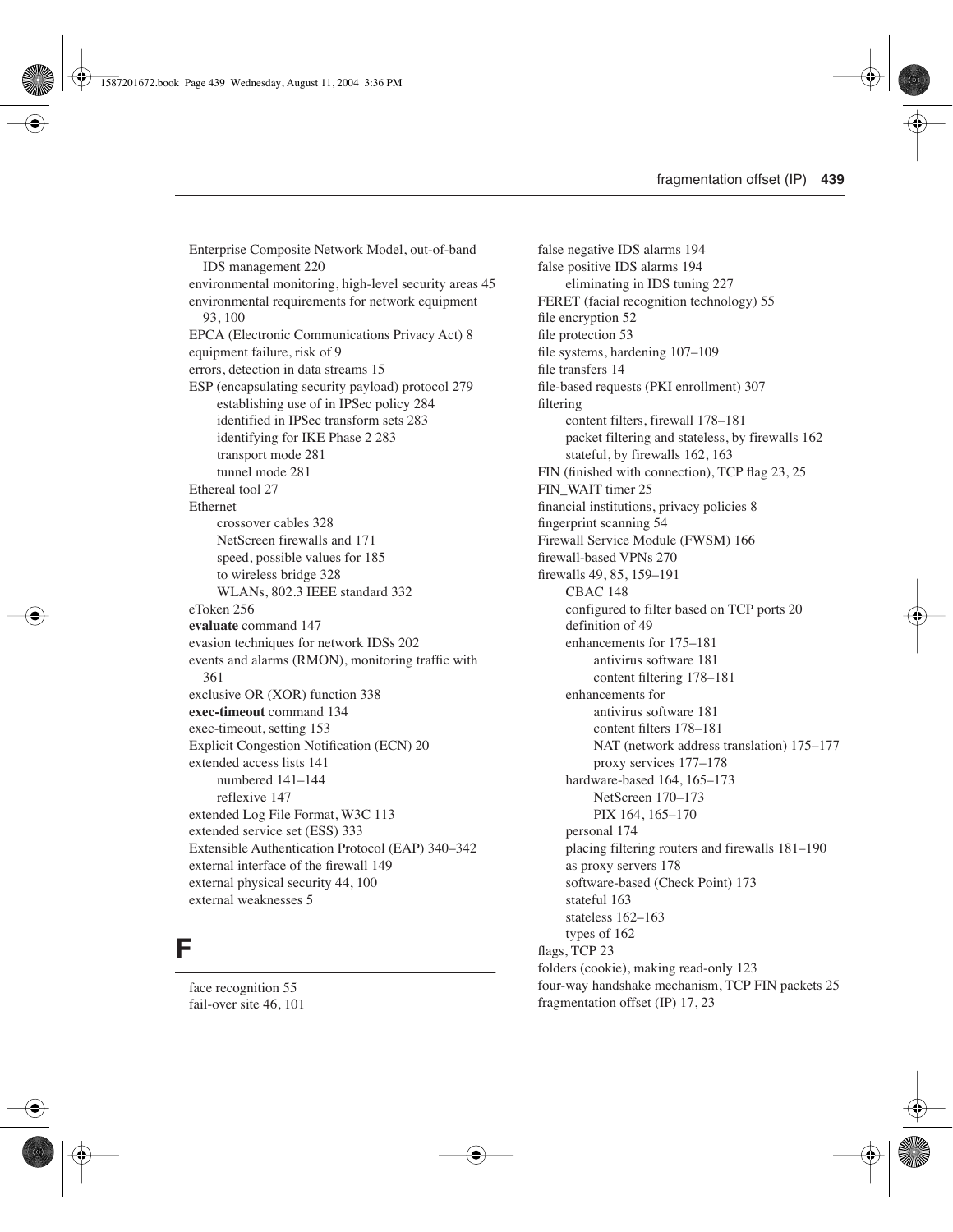fragmentation reassembly code, TCP/IP 161 framework for security implementation 81 FTP, NetScreen Deep Inspection Firewall and 171 functional areas of a network, separation with firewalls 49

FWSM (Firewall Service Module) 166

# **G**

gateways (VPN), tunnel mode used between 281 generator (parameter *g*, Diffie-Hellman) 68 GIAC (Global Information Assurance Certification) 385 GLB (Gramm-Leach-Bliley) Act 8 **global** command (PIX Firewall) 187 Global Information Assurance Certification (GIAC) 385 globalization of business 14 governments security for emerging technologies, role in 8 specifications for physical security 44, 100 Gramm-Leach-Bliley Act (GLB) 8 graphical user interface (CiscoView) 367 GRE (generic routing encapsulation) tunnels 271 group names, specifying for SNMP server 360 group rights 109 groups, configuring on VPN Concentrator Group Screen 290 guideline, definition of 387

#### **H**

hacker 5 hardening operating systems and applications 386 hardening systems 107–123 browsers 118–123 case study 124–128 file systems 107–109 web servers 109–117 hardware, SOHO 331 hardware firewalls 164, 165–173 NetScreen 170–173 PIX 164, 165–170 hardware interfaces 184 hardware keys 42

hash 40 hash algorithms establishing use of in IPSec policy 284 identified in IPSec transform sets 283 identifying for IKE Phase 1 282 identifying for IKE Phase 2 283 Hashed Message Authentication Codes (HMAC) protocol 274 hashing algorithms 69 MD5 (Message Digest 5) 70 Message Digest 5 (MD5) 70 SHA-1 71 hashing passwords in the router configuration file 132 headers IP 16 address spoofing in 20 TCP 18 flags 23 Health Insurance Portability and Accountability Act (HIPAA) 8 hierarchical CA 305 hijacking TCP connections 26 history of operation, showing 365 HMAC-MD5 274 HMAC-SHA-1 274 hoaxes 5 honey-pots 202 host IDS 41, 194, 204–207 deploying in network 203–206 network IDS vs. 200 sensor components and architecture 204 hostnames, identifying VPN peers with 284 hosts, configuring SNMP server hosts 360 hot site (disaster recovery plan) 46 hotspot WLAN 328, 330 HTTP access to routers via 131 cookies, simulating stateful environment with 123 NetScreen Deep Inspection firewall and 171 HTTP server 137 HTTPS 37, 48

hubs and switches, network security design 101

**I**

IANA (Internet Assigned Number Authority) 19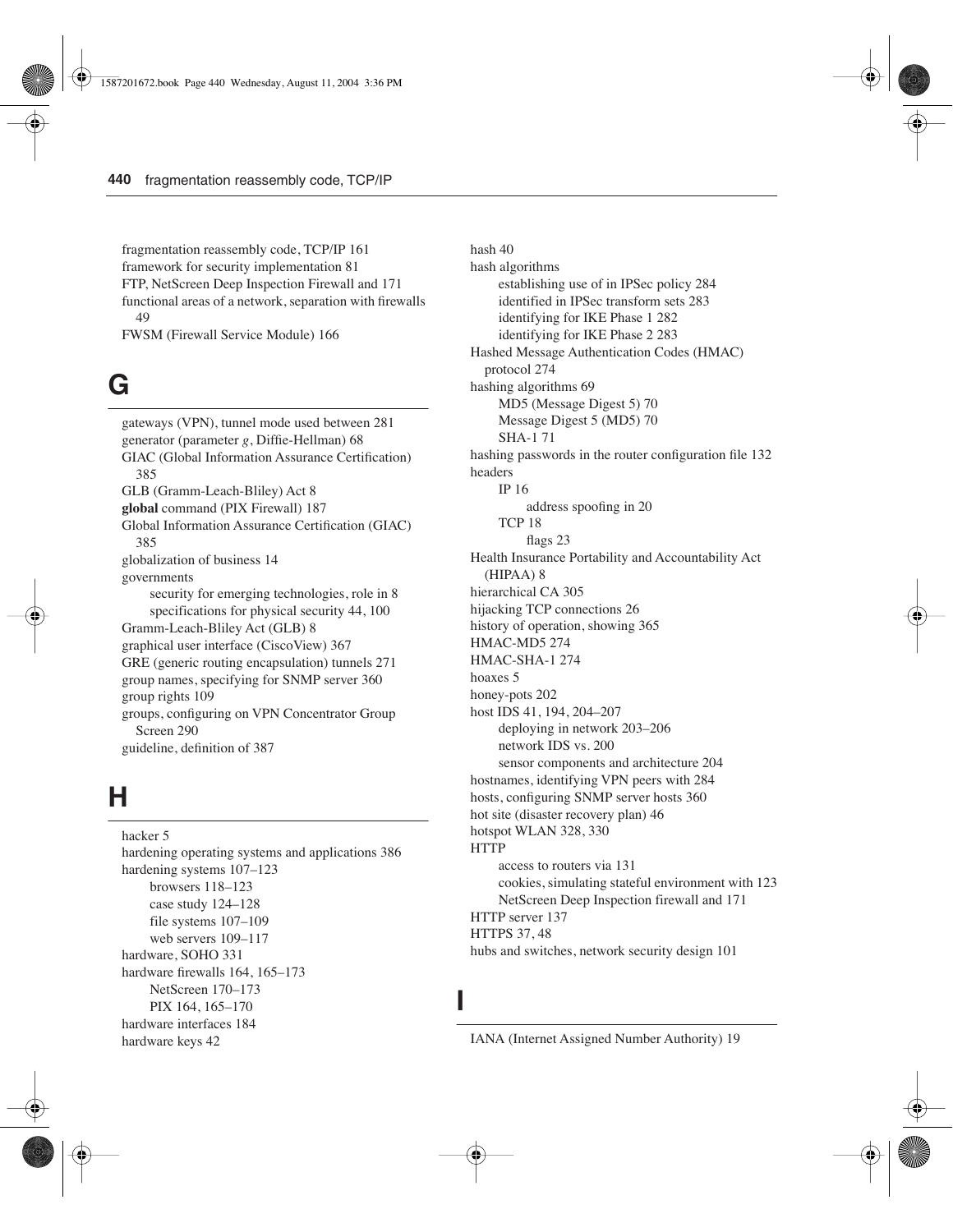IAR (Internet Accessible Router) 176 IBSS (independent basic service set) 329 ICMP (Internet Control Message Protocol) echo (ping) traffic to IP broadcast addresses 162 used in TCP/IP connection covert channels 22 identification policy 82 identification, two-factor 256 identify theft 72 IDM (IDS Device Manager) 226 IDSs (intrusion detection systems) 40 anomaly-based 200 case study 221–232 active response, blocking host 229–232 IDS Event Viewer 228 initializing and configuring network sensors 223–226 sensor placement on the network 223 tuning IDS 227 Cisco, 164 honey-pots 202 host-based 204–207 deploying in the network 206 host sensor components and architecture 204 network IDS 207–217 deploying in the network 210–216 evasion/antievasion techniques 202 management communications 217 notification and reporting 217 organizational issues and complications 202 network versus host 200 policy-based 198 sensor maintenance 221 signature-based IDSs 196 IEEE (Institute of Electrical and Electronics Engineers) 327. *See also* 802.1x standards IETF (Internet Engineering Task Force) 196 IEV (IDS Event Viewer) 227 IIS (Internet Information Services) enabling logging 113 hardening, website information on 117 log file formats 113 IKE (Internet Key Exchange) protocol 256, 282 establishing an IKE policy for VPNs 284 SA (security association) lifetime 282 implementation phase, network life cycle 98

in-band management, network IDS 217, 220 inbound and outbound traffic 168 inbound packets, filtering 143, 154 independent basic service set. *See* IBSS inform requests, SNMP 357 configuring router to send to a host 361 information sent to SYSLOG server 355 inside global address (NAT) 177 inside interfaces 183 inside intruders 40, 193 inside local address (NAT) 177 **inspect** commands, router 150 inspection methodologies, firewalls 162 inspection of packets at application layer by CBAC 148–152 creating inspection rules (example) 154 Institute of Electrical and Electronics Engineers (IEEE) 327. *See also* 802.1x standards integrated Windows authentication 116 integrity of data 8 Intercept Correlate Rules Engine (INCORE) (Secure Agent) 204 interface bandwidth constraints, network design 93 **interface** command (PIX Firewall) 184, 186 **interface** command to apply an access list to an interface 143 interfaces configuring on VPN Concentrator Screen 289 firewall DMZ 183 internal and external 149 naming 183 information about 370 NetScreen firewalls 171 network IDS 208 network, assigning IP addresses to 185 PIX Firewall naming of 165 security levels 167 router assigning access list to 143 assigning CBAC inspection rules and access list to 154 monitoring interfaces 213 internal interface of the firewall 149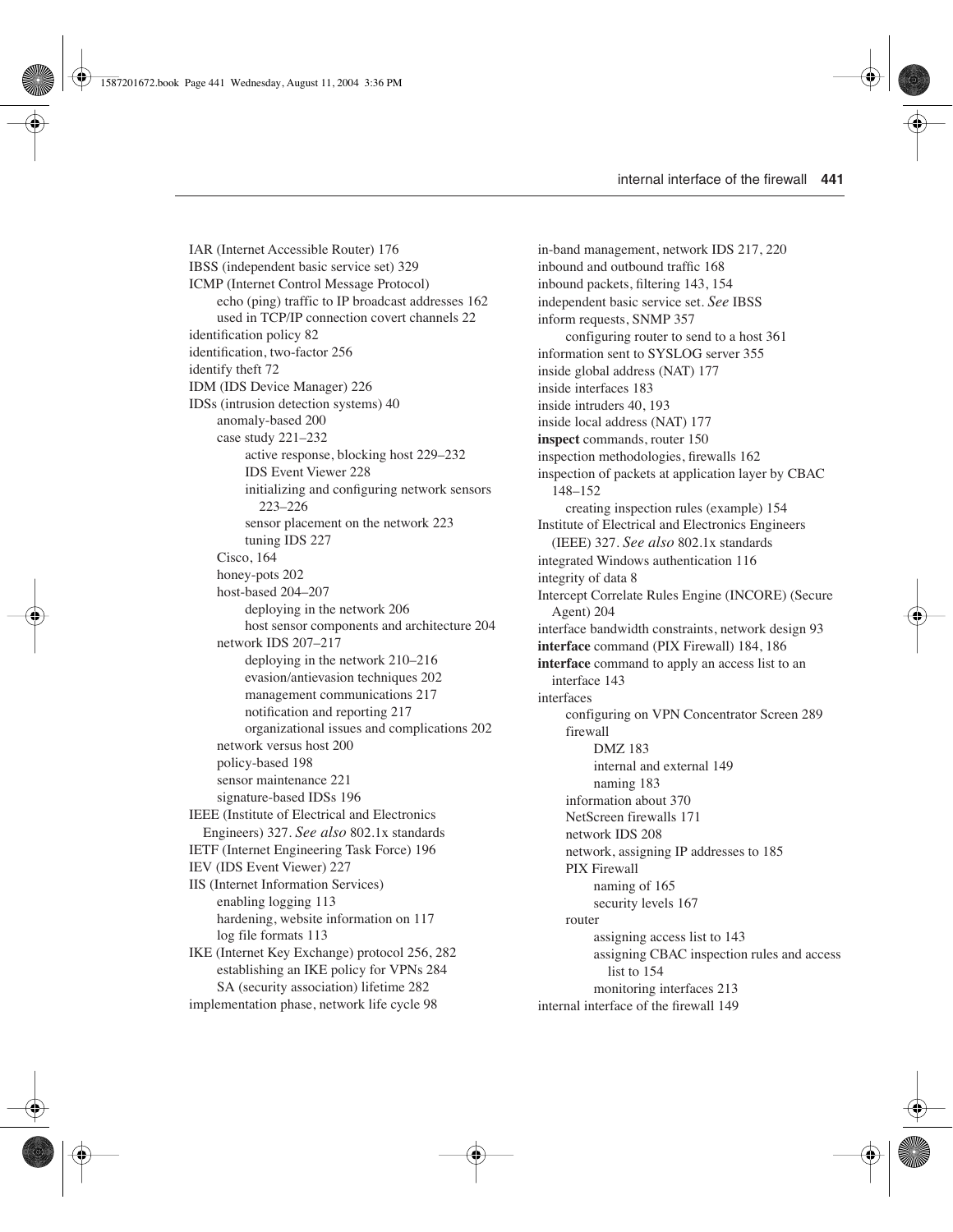internal physical security 45, 100 internal weaknesses and vulnerabilities 6 International Telecommunications Union (ITU-T) 35 Internet access policy, coverage in security policy 82 availability of networks to 80 communication over 14–15 mail server attack launched via 208 restricted employee access to 178 traffic levels, IDS and 203 Internet Accessible Router (IAR) 176 Internet Assigned Number Authority (IANA) 19 Internet Control Message Protocol. *See* ICMP Internet Engineering Task Force (IETF) 196 Internet Explorer 118–123 security levels 119 predefined, list of 119 security zones, changing settings for 118–119 security, website information on 118 Internet Information Services. *See* IIS Internet Key Exchange. *See* IKE protocol Internet Operating System. *See* IOS Internet relay chat, viruses on 51 Internet Security Association and Key Management Protocol (ISAKMP) 282 Internet security zone (Internet Explorer) 118 Internet-enabled business 79 intranet security zone (Internet Explorer) 118 Intrusion Detection System (IDS), Cisco 164 intrusion detection system (IDSs) 40, 193–233 fundamentals of 194 IDS sensors 41 getting past in Ping of Death attack 23 signature-based IDS 195 IOS (Internet Operating System) 236 AAA configuration on 236–241 debug commands for SNMP 361 IDSs based on, deployment on network 212 Kerberos support 252 Service Assurance Agent (SAA) 362–365 SNMP versions supported 358 SSH server 48 TACACS+ support 242 IP router access lists 139 IP address space, NetScreen firewalls and 172

IP addresses access control based on (for a PC) 116 identifying VPN peers by 284 inside and outside, defining for network interfaces 185 internal network, translation to global addresses 186 NAT (network address translation) and 175 source and destination, TCP/IP connections 19 IP protocol 16–18. *See also* TCP/IP protocol suite address spoofing 20 Explicit Congestion Notification (ECN) 20 fragment reassembly vulnerability 161 fragmentation offset 17, 23 mobile IP 18 redirect 138 redirection attacks 339 sessions, logging of by network IDSs 213 telephony, network design planning for 97 IPSec (IP Security) 272–283 antireplay protection 277 configuring all parameters for VPN 292 data integrity function 273 encryption 272 establishing IPSec policy for VPNs 284 eToken, storing certificates with 256 four major functions of 272 origin authentication 274–277 preshared keys method 274 RSA signatures method 275 RSA-encrypted nonces 276 preshared keys, peer authentication by 274 protocol framework 277 AH (authentication header) 277 ESP (encapsulating security payload) 279 selecting Security Association (SA) 293 transform sets 282 tunnel or transport mode 279 VPNs with configuring IPSec 285 preparation for 284 wireless network security, using for 342 IPSec concentrator 87 iris and retina recognition 55 ISAKMP (Internet Security Association and Key Management Protocol) 282 ISDN networks, NetScreen firewalls and 171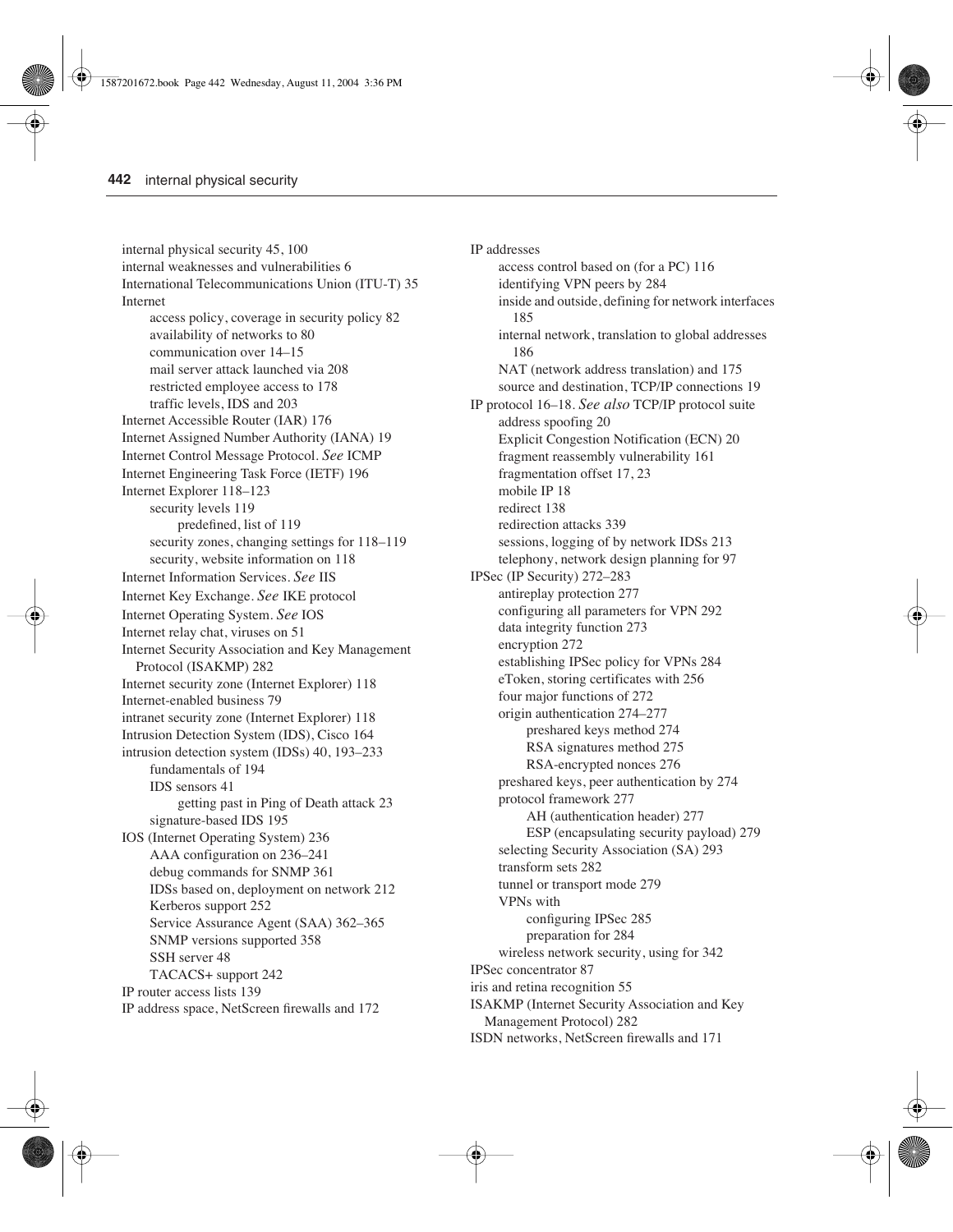# **J**

Juniper Networks 170

# **K**

KEEP\_ALIVE timer 25 Kerberos 241, 250–252 encrypted login sessions 48 key distribution center (KDC) 250 key distribution methods establishing in IKE policy for VPNs 284 IPSec peer authentication 274 key exchange method, identifying for IKE Phase 1 282 keys, compromised 308 Kismet (WLAN packet analyzer) 336

### **L**

labor requirements, network design and 94 Land.C attacks 161 LANs (local-area networks) 14. *See also* WLANs peer-to-peer, limitations of 328 viruses on 51 wireless connectivity 330 WLANs 328 LAN-to-LAN tunnel type 294 latency, testing in network traffic simulation 96 Layer 2 or Layer 3, OSI model, NetScreen firewalls operating at 172 Layer 3, OSI model 163 Layer 4, OSI model (TCP layer) 162 Layer 7, OSI model 250 layered approach to security 91 defense in depth 96–97 external physical security 44, 100 internal physical security 45, 100 least trusted 4 levels of logging 353 warning levels, information sent to SYSLOG server 354 life cycle (network), stages of 97–99 Light Extensible Authentication Protocol (LEAP) 339 link layer, extensible authentication (802.1x) 340

Linksys, Inc. 331 local Internet security zone (Internet Explorer) 118 local-area networks (LANs) 14 lock-and-key access lists 144 lock-and-key feature 252–256 logging 353–356 case study 366–372 default log file directory, changing for security 114 enabling for web servers 113 IIS, supported log file formats 113 IP session, by network IDSs 213 levels of 353 SYSLOG 354 logins, encrypted 46 Kerberos 48 SSL (Secure Socket Layer) 48–49 SSH (Secure Shell) 47–48 LZS compression algorithm 295

#### **M**

MAC (medium access control) layer, WLANs 332 security enhancements, IEEE 802,11i standard 340 mail server, attack on rebuffed by network IDS 208 malware, definition and categories of 5 man in the middle attacks 162 Management Information Base (MIB) 356 management station communication with sensors 217 network IDS 208 management, IDS 193 manager functions, VPN 288 managers, SNMP defining relationship with agent 359 limiting access to objects 359 man-in-the-middle attacks 72 WEP protocol, vulnerability to 338 manpower and labor costs for IDSs 203 masks, router access lists 140 McAfee Antivirus software applications 51 MD5 encryption algorithm, secret password hashes 132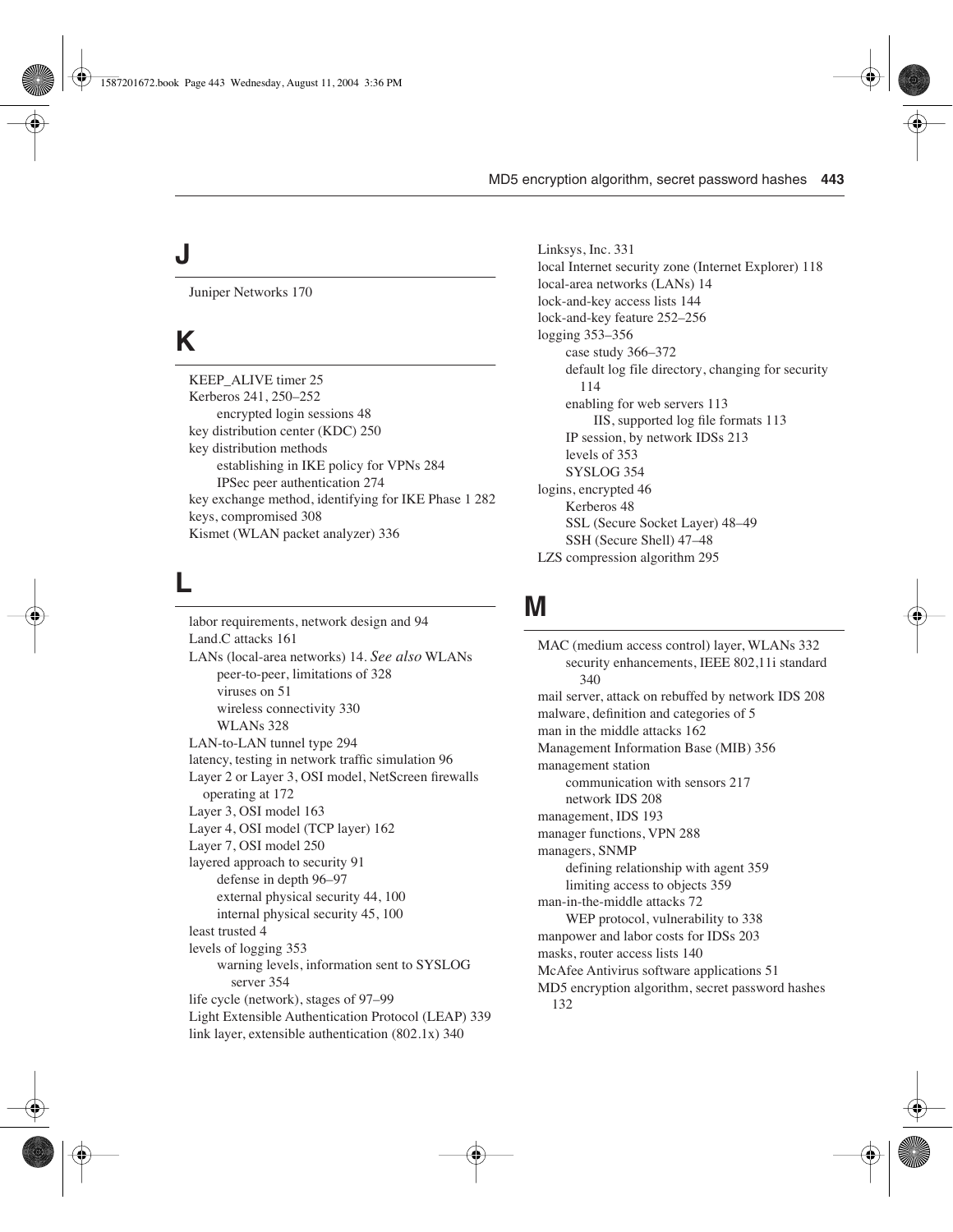MD5 or SHA-1 hash algorithms establishing use of in IPSec policy 284 identifying for IKE Phase 2 283 IKE Phase 1, using with 282 medium access control. *See* MAC layer, WLANs 332 memory, tied up in TCP SYN flood attacks 161 Message Digest 5 (MD5) algorithm 40, 70 message injection attacks 339 message modification attacks 339 MIB (Management Information Base) 356 Microsoft. *See also* Internet Explorer hardening IIS, website information on 117 security information on the website 110 operating systems security patches and updates 6 misuse, risk of 9 mobile IP 18 modular approach to network security 91 monitoring network 218 monitoring port, network IDS 208 multicasting, testing in network traffic simulation 96 multiple locations for network defenses 96

### **N**

named access lists 139 commands 140 **nameif** command (PIX Firewall) 183 NAT (network address translation) 168, 175 disadvantages of 177 enabling PIX for 183–189 router NAT translation table, viewing 176 **nat** command (PIX Firewall) 186 National Security Agency. *See* NSA NetScreen firewalls 164, 170–173 data flow 171 deep packet layer inspection 171 functions not convered in detail 173 session table 171 NetStumbler (WLAN packet analyzer) 336 network accounting function 241 network address translation. *See* NAT network addresses 140 network architecture 92 network audits 95

network design 91 fundamental principles 92–97 defense in depth 96 design activities, tools, and techniques 94– 96 requirements and constraints 93 top-down design practices 92 methodology 97–99 physical security 99–101 return on investment 99 switches and hubs 101 network IDS 41, 194, 207–217 case study 221–232 active response, blocking host 229–232 IDS Event Viewer 228 sensor initialization and configuration 223– 226 sensor placement 223 tuning IDS 227 deploying in the network 210–216 PIX Firewall as sensor 213 router IDS features and network modules 212 evasion and antievasion techniques 202 host IDS versus 200 management communications 217 in-band management 220 out-of-band management 219 notification and reporting 217 organizational issues and complications 202 political constraints 203 social constraints 203 technological constraints 203 responses to attacks IP session logging 213 TCP resets 215 sensor components and architecture 208 network infrastructure, requirements of 92 network interface cards (NICs), wireless 328 network layer (Layer 3, OSI model) 163 correspondence of IP protocol to 16 mobile IP connections 18 Network Management Server (NMS) 164 Network Management System (NMS) 356 network performance, monitoring with SAA 362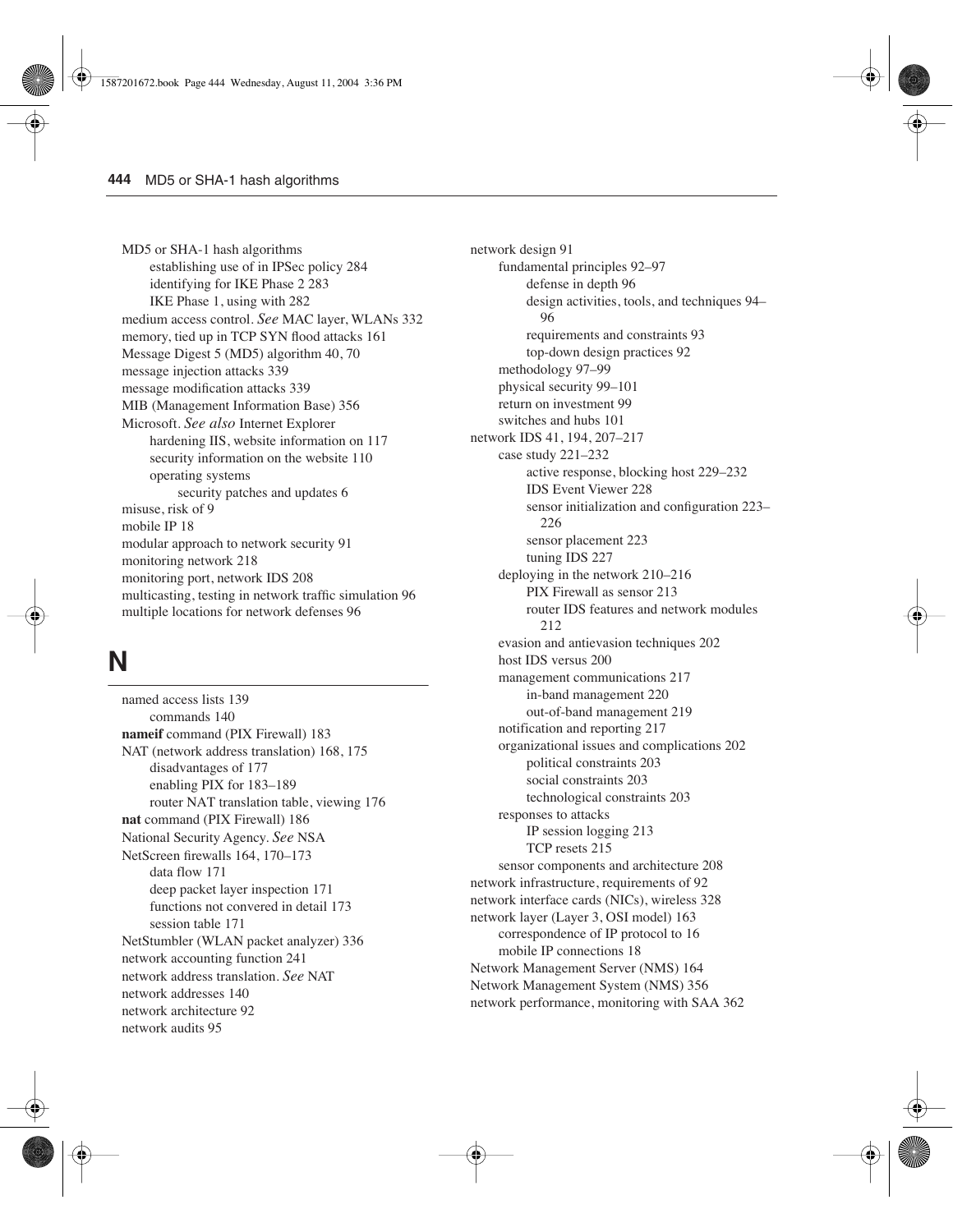network resources, use and protection of (security policy) 81 network security books 427 responsibilities for 7–8 websites 428 network security database (NSDB) 197 updates for IDS signatures 221 network traffic analysis of 95 inbound and outbound 168 simulating 96 networks, availability to Internet and public networks 80 NMS (Network Management Server) 164 NMS (Network Management System) 356 nonces 274, 276 nonstatistical anomaly detection 200 notification alarms, IDS 194 notification features, network IDS 217 notifications, SNMP 357 configuring 361 NSA (National Security Agency) 393–395 security guides 394 NSDB (network security database) 197 updates for IDS signatures 221 NTFS file encryption 52 number used once. *See* nonces numbered access list commands 139 numbered access lists, extended 141–144

#### **O**

open authentication, wireless networks with 337 operating systems hardening security of 107–123 browsers 118–123 case study 124–128 file systems 107–109 SANS step-by-step guides for 386 web servers 109–117 overlapping IP fragment bug 161 software-based firewalls and 174 operation phase, network life cycle 98 optimization phase, network life cycle 99 origin authentication, IPSec 274–277

OSI model Layer 2 or Layer 3 mode, NetScreen firewalls operating at 172 Layer 3 (network) 163 IP, corresponding to 16 Layer 4 (TCP) 162 Layer 7 (application layer) 250 SNMP on 356 TCP/IP mapped to 16 transport layer (TCP) 18 outbound network traffic 168 outbound packets, filtering 143 out-of-band management, network IDS 217, 219 outside global address (NAT) 177 outside hosts, connections to internal resources 169 outside interfaces 183 outside intruders 40, 193 outside local address (NAT) 177 overlapping IP fragment implementation bug 161

#### **P**

packet filtering 162 packet filters for routers. *See* access lists, router 138 parameter *g* (Diffie-Hellman) 68 parameter *p* (Diffie-Hellman) 68 passive response to attacks, network IDS 213 passive scanning for wireless stations or access points 334 Password Authentication Protocol (PAP) 243 passwords capture by Trojan horses 161 combined with digital signatures 256 configuring secure passwords for routers 131 encryption, **service password-encryption** command 135, 153 file protection with 53 reusable 50 router assigned to the console, VTY, AUX lines, and enable 134 configuration for Telnet 133 enable and user-level passwords 133 recovery procedure for 132 PAT (Port Address Translation) 175, 176 disadvantages of 177 patching, vulnerabilities 86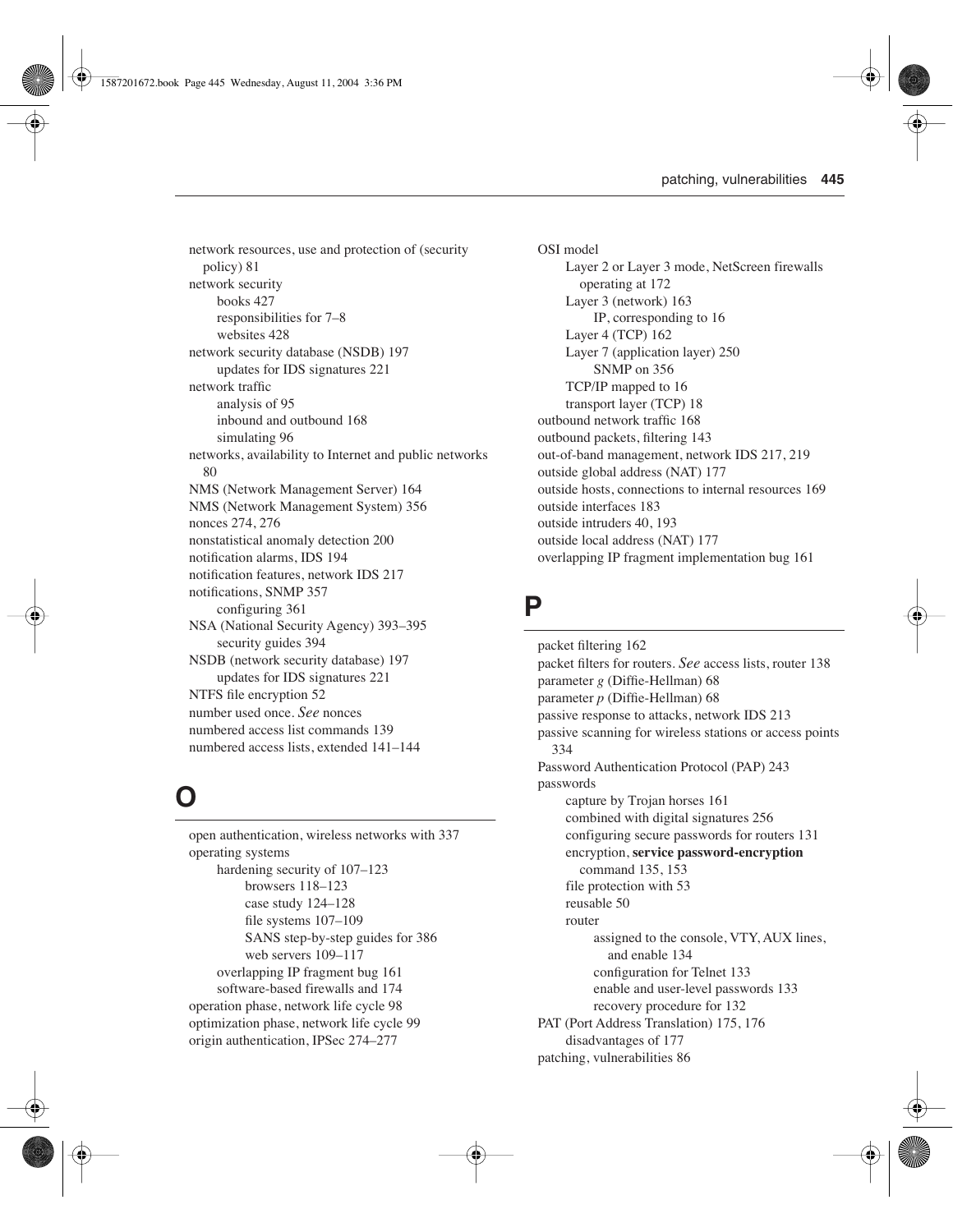pattern-matching IDS signatures 195 PC card-based solutions (security) 41–43 hardware keys 42 PC encryption cards 43 security cards 41 PC encryption cards 43 PCI (Peripheral Component Interconnect) 328 PCMCIA (wireless NIC) 328 PDIOO (planning, design, implementation, operation, and optimization) 97 peer authentication methods on VPNs 274 peer-to-peer WLANs 328, 329 performance, monitoring with SAA 362 Peripheral Component Interconnect. *See* PCI permissions changing in DACs 112 router access list, example of 154 web content directory, changing for Internet Explorer 126 Windows file systems, hardening security settings 107–109 **permit** entry 147 persistent cookies 123 Personal Computer Memory Card International Association. (PCMCIA) 328 personal digital ID or certificate 38 personal firewalls 174 personnel awareness of security policy 46 personnel training in physical security 101 PGP (Pretty Good Privacy) 69, 302 PHY (physical) layer, WLANs 332 physical security 44–46 disaster recovery plans 45 governmental specifications 100 internal 45, 100 intrusion by tailgating 101 network design 99–101 outside and external security 44 personnel training 101 securing the perimeter 100 survivability and recovery 101 ping, use in Smurf attacks 162 Ping of Death attack 23

PIX Firewall 164, 165–170 commands for managing and troubleshooting 190 configuration as cut-through proxy 168 data flow for 167 features and functions not covered in detail 170 full working configuration (case study) 189 IDS 213 NAT (network address translation) 183–189 placement of 169, 181 PKCS (Public Key Cryptography Standard) 307 PKI (Public Key Infrastructure) 72, 301–323 creating your own CA 312–323 enrolling in a CA 73 enrollment procedure 306 public key distribution 301 revocation of certificates 307 topologies of trust 304 trusted third party 302 key exchange 304 public key signing 304 planning stage (network life cycle) 98 plug-ins, browser 118 point-to-multipoint bridge (WLANs) 328 point-to-point bridge (WLANs) 328 point-to-point WLANs 330 policy section (example security policy for a VPN) 87 policy, definition of 387 policy-based IDS 198 attacks prevented by 199 political constraints on network design 94 on network IDS 203 pool of global addresses 187 Port Address Translation (PAT) 175 port numbers 19 ports colors for 369 risks of open wireless ports 336 power blackouts, countering 45, 101 preshared keys (peer authentication method) 274 Pretty Good Privacy (PGP) 69, 302 prime numbers parameter *p*, Diffie-Hellman algorithm 68 RSA algorithm 69 privacy policies, financial institutions 8 private data traversing public networks 80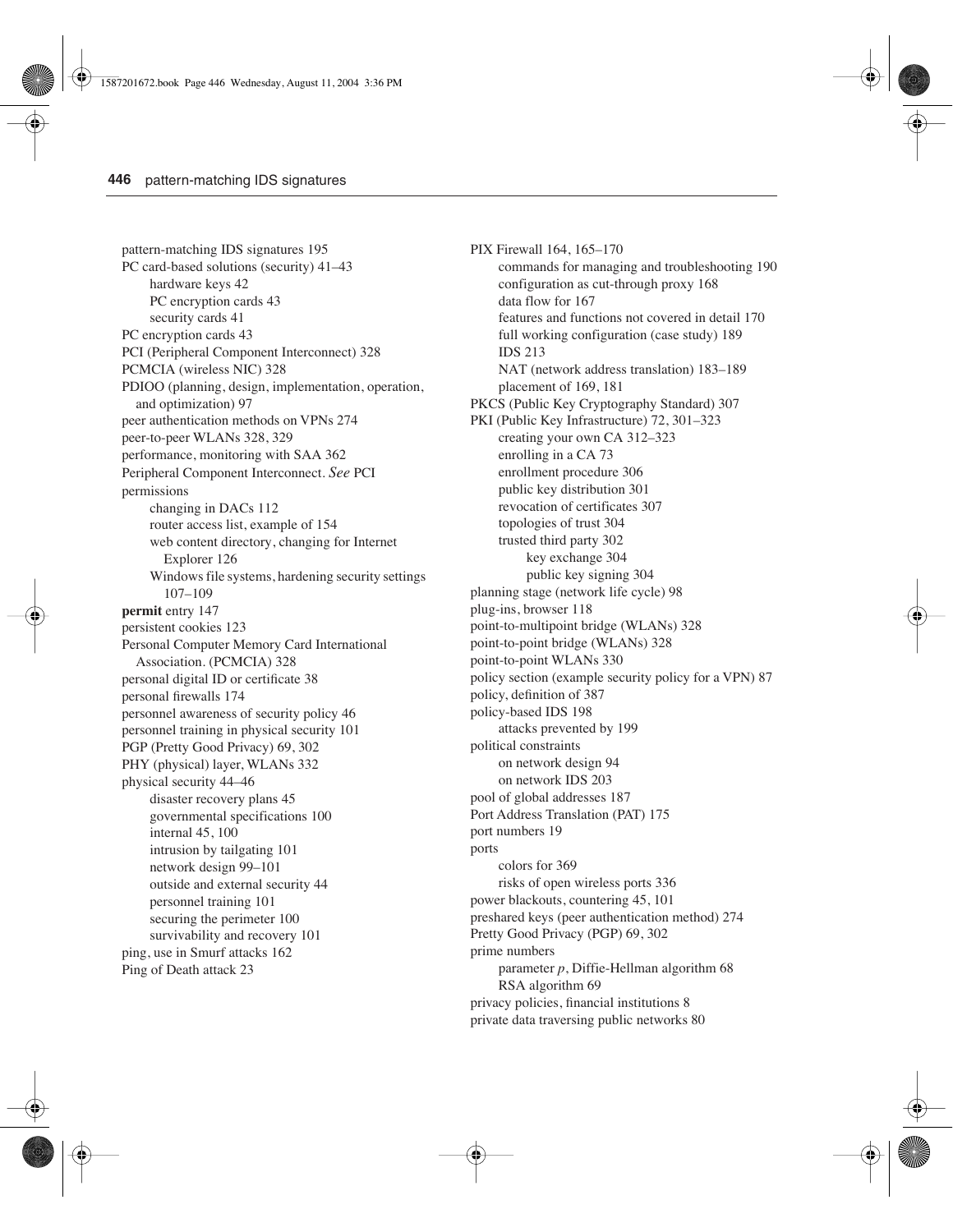Private Internet Exchange. *See* PIX Firewall 165 private key (digital IDs) 39 Private Ports 19 privilege levels 239 processor speed 93 protocol decode-based IDS signatures 195 protocol stacks (802.11 standard) 331 protocols adaptive, checking in network traffic simulation 96 CBAC inspection of 151 CBAC intelligent filtering for 148 Internet Key Exchange (IKE) 282 IPSec 277 establishing use of in IPSec policy 284 identification of in transform sets 283 tunnel or transport mode 279 tunneling, selecting for VPN 292 proxies configuring PIX Firewall as cut-through proxy 168 limiting attacks with 162 network use of proxy services 177 PSH (Push function), TCP field 23 public key (digital IDs) 39 public key cryptography 272, 307 Public Key Infrastructure. *See* PKI public networks, sending private data over 80 Public Service Segment (PSS) 49. *See also* DMZs purpose of a security policy 82 example for a VPN 86 PuTTY (SSH client) 48

### **Q**

quality of service (QoS) guaranteeing, costs of 94 validating and testing adequately 96

#### **R**

radio frequency (RF) technology, use by WLANs 331 radio, cryptography and 62

RADIUS 241, 245–249 with 802.11i authentication framework 340 ACS setup for RADIUS authentication 249 authentication 246 attribute pairs 247 summary of 248 TACACS+ versus 250 RDEP (Remote Data Exchange Protocol) communication between network IDS sensor and director 217 IP session logging, network IDSs 213 realm 292 recovery from disasters 101 Redirect messages 22 redirection (IP redirect service) 138 redundancy in network designs 97 **reflect** option 147 reflexive access lists 147 Registered Ports 19 remarks, adding in named access lists 143 remote access 79, 235–266 AAA model 235 accounting 239–241 authentication 237–238 authorization 238 servers 241–252 configuration of AAA server (CiscoSecure ACS) 256–265 lock-and-key feature 252–256 security policy coverage of 82 two-factor identification 256 Remote Access tunnel type 294 remote access VPNs 269 case study 285–298 Remote Authentication Dial-In User Service. *See* RADIUS Remote Data Exchange Protocol. *See* RDEP Remote Monitoring (RMON) 372 remote Telnet sessions and logins, securing 47 reporting features, network IDS 217 requirements and constraints, network design 93 resetting TCP connections network IDS response to attacks 215 router configured for network IDS 212 Response Time Reporter (RTR). *See* SAA responses to alerts, network IDS 213 restricted security zone (Internet Explorer) 118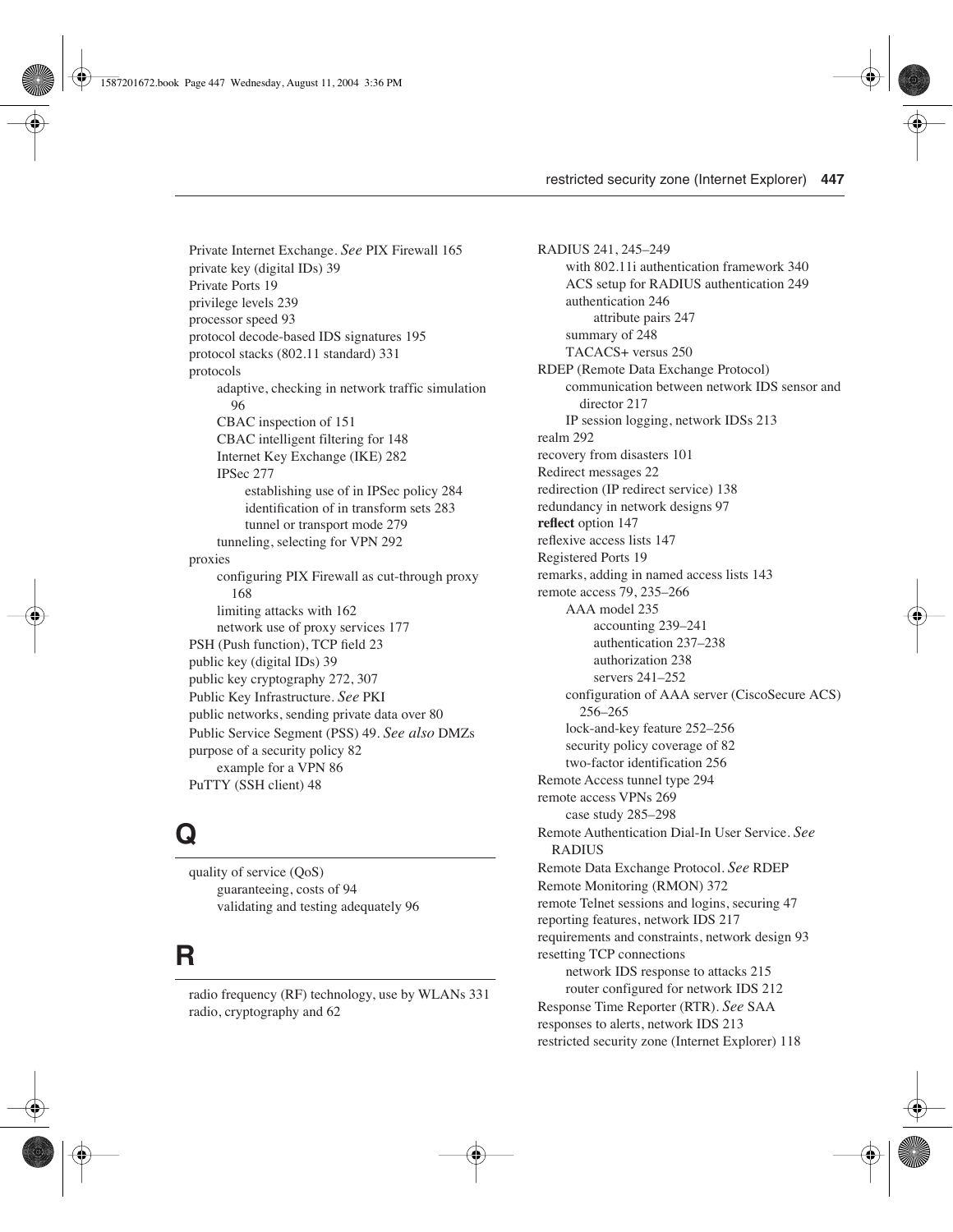retina and iris recognition 55 return on investment (ROI), network design and 99 reusable passwords 50 reverse lookup, countering DNS spoofing with 31 reverse social engineering attacks 31 RFCs (Request for Comments), protocol analysis for violations of 195 rights, permissions versus 107 risk assessment annualized rate of occurrence (ARO) 9 single loss expectancy (SLE) 9 types of risks 9 risks reducing with tools to support design process 95 vulnerabilities and 13–14 Rivest, Shamir, and Adelman (RSA) algorithm 68, 273 RMON (Remote Monitoring) 361 robust defenses 96 roles, defining 81 **route** command (PIX Firewall) 188 routers 17 AAA configurations on Cisco IOS router 236–241 AAA model, enabling 237 Brussels 134 Cisco Router Security Configuration Guide 394 configuring GRE tunnels on 271 configuring IPSec on 282 configuring to send only warnings to SYSLOG server 355 content filtering 178 extended access lists 20 filtering, placement of 181 IDS features and network modules 212 NAT translation table, viewing 176 PIX Firewall and 166 security administrative access, configuring 131 banner to warn intruders 135 case study of telecommuter connecting to branch office 152–156 CBAC (Cisco IOS Firewall) 148–152 commands to configure a new router 153 console port, timeout 135 enable and user-level passwords configured 133 online information, Cisco web site 138

passwords assigned to console, VTY, AUX lines and enable 134 services, turning off or restricting access 137 security for network protection 138–148 access lists 138 RSA (Rivest, Shamir, and Adelman) algorithm 273 RSA Laboratories, PKCS standards 307 RSA signatures (peer authentication method) 274, 275 RSA-encrypted nonces (peer authentication method) 274, 276 RST (Reset the connection), TCP header flag 23 RTR (Response Time Reporter). *See* SAA **rtr operation-number** command 363

#### **S**

SA (security association) establishing for IPSec 284 IKE SA lifetime 282 ISAKMP protocol 282 mode configuration option for VPNs 295 reauthentication after IKE SA expires 295 selection for IPSec on remote access VPN 293 SAA (Service Assurance Agent) 362–365 SAFE (Security Architecture for Enterprises) 91, 377– 383 Blueprint for Enterprise Networks, web site 97 out-of-band management, network IDS 220 overview of architecture 379 references for further information 382 summary of 382 WLAN design 342 SANS Institute 385–390 policy, standard, and guideline, definitions of 387 programs and initiatives 385 references for further information 389 Security Policy Project 386 templates for security policies 387–389 scalability for cryptographic applications 302 key exchange with PKI 307 network configuration, stateless firewalls and 163 nonscalable methods of public key distribution 301 scanning functions, WLANs 333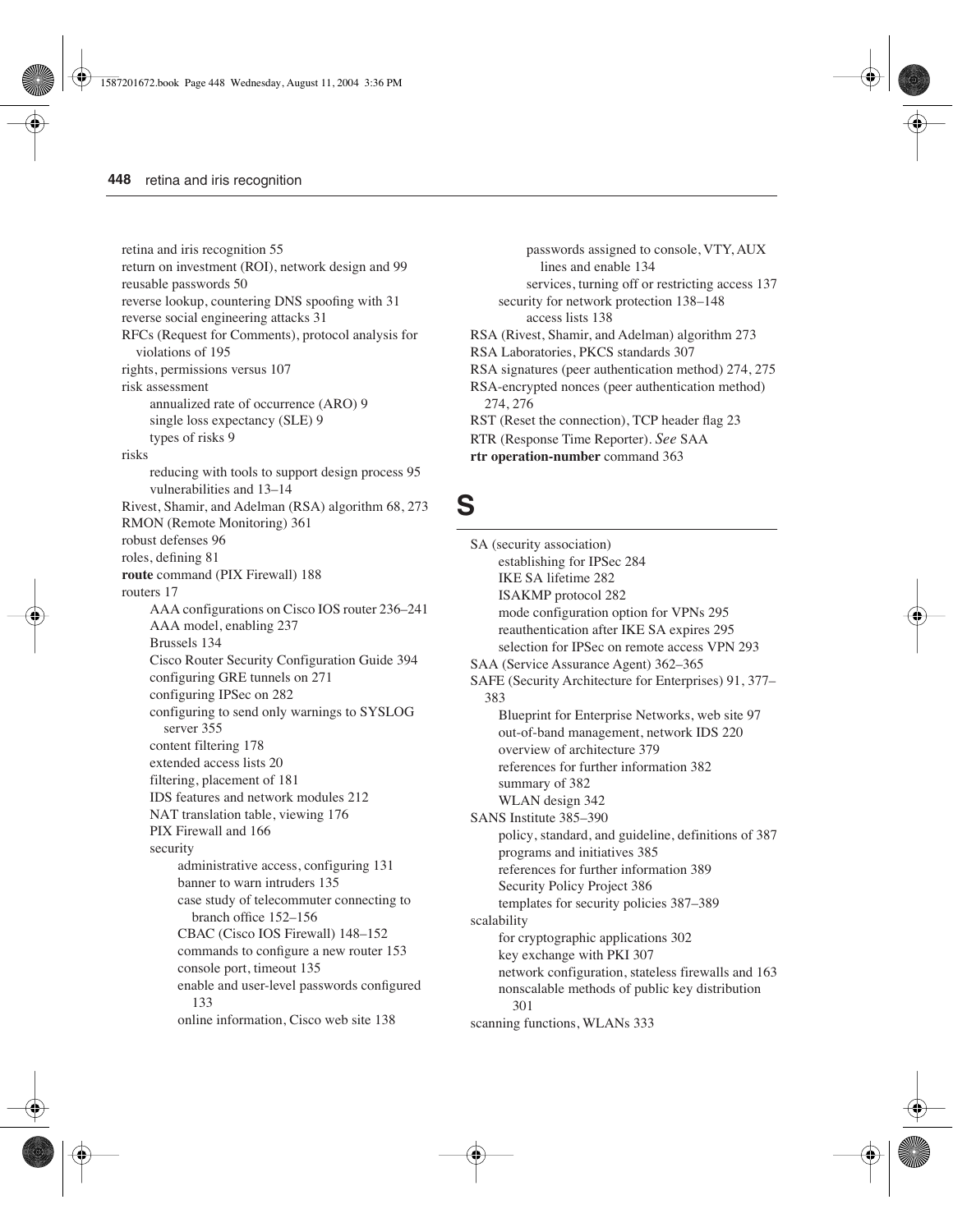SCIF (Sensitive Compartmented Information Facilities), physical security manual 44 scope of a security policy 82 example policy for a VPN 86 script kiddies 6 scripting languages, most popular for browser plug-ins 118 secret key cryptography 48 secret passwords, enabling for Cisco routers 132 Secure Agent Managers, Cisco 206 Secure Agent, Cisco 204–205, 206 secure areas 49 Secure Hash Algorithm (SHA) 71 Secure Integrated Software, Cisco 212 Secure Policy Manager (Cisco), alarm-reporting feature 217 Secure Server Certification authority 38, 310 Secure Shell. *See* SSH Secure Socket Layer. *See* SSL Security Architecture for Enterprises. *See* SAFE security cards 41 security guides (NSA) 394 security incidents 81 handling procedure 82, 84 security levels Internet Explorer 119 PIX Firewall interfaces 167, 183 security plan 82 deny all and allow all models 83 security policies 79–88, 91 auditing state of 95 connection-based 166, 183 defining 81 development process 82 development team 83 development, best practices 378 IDSs based on 198 importance of 81–82 incident handling process 84 key components of 82 main purpose of 82 mixing models, problems with 83 personnel awareness of 46 reusable passwords and 50

sample security policy for a VPN 86 SANS templates for 387–389 security wheel 84 senior management enforcement of 7 Security Policy Project (SANS) 386 security servers Cisco ACS 242 Kerberos 48, 241, 250–252 RADIUS 245–249 TACACS+ versus RADIUS 250 security training and certification. *See* SANS Institute security wheel 81, 84–85 senior management, responsibilities for network security 7 Sensitive Compartmented Information Facilities (SCIF), online information 100 sensor components and architecture 208 sensors, IDS 41, 193 host sensor components and architecture 204 maintenance of 221 network sensors 209 communication with director 217 components and architecture 208 placement on the network 210 SEP (Scalable Encryption Processing) 292 separate service subnet (SSN) 165, 170 SEQ/ACK (Sequence and Acknowledgment) numbers attackers, use by 25 in connection hijacking 26 sequence numbers, TCP 20 prediction of in connection-killing attacks 25 SYN (Synchronize sequence numbers) flag 23 server digital ID or website certificate 38 Service Level Agreements (SLAs), verifying with SAAs 362 **service password-encryption** command 135, 153 service set identifiers. *See* SSIDs services router, turning off or restricting access to 137 selectively enabling or turning on all for host system 83 unnecessary, disabling, or removing 109 list of services that can be disabled 110 session cookies 123, 124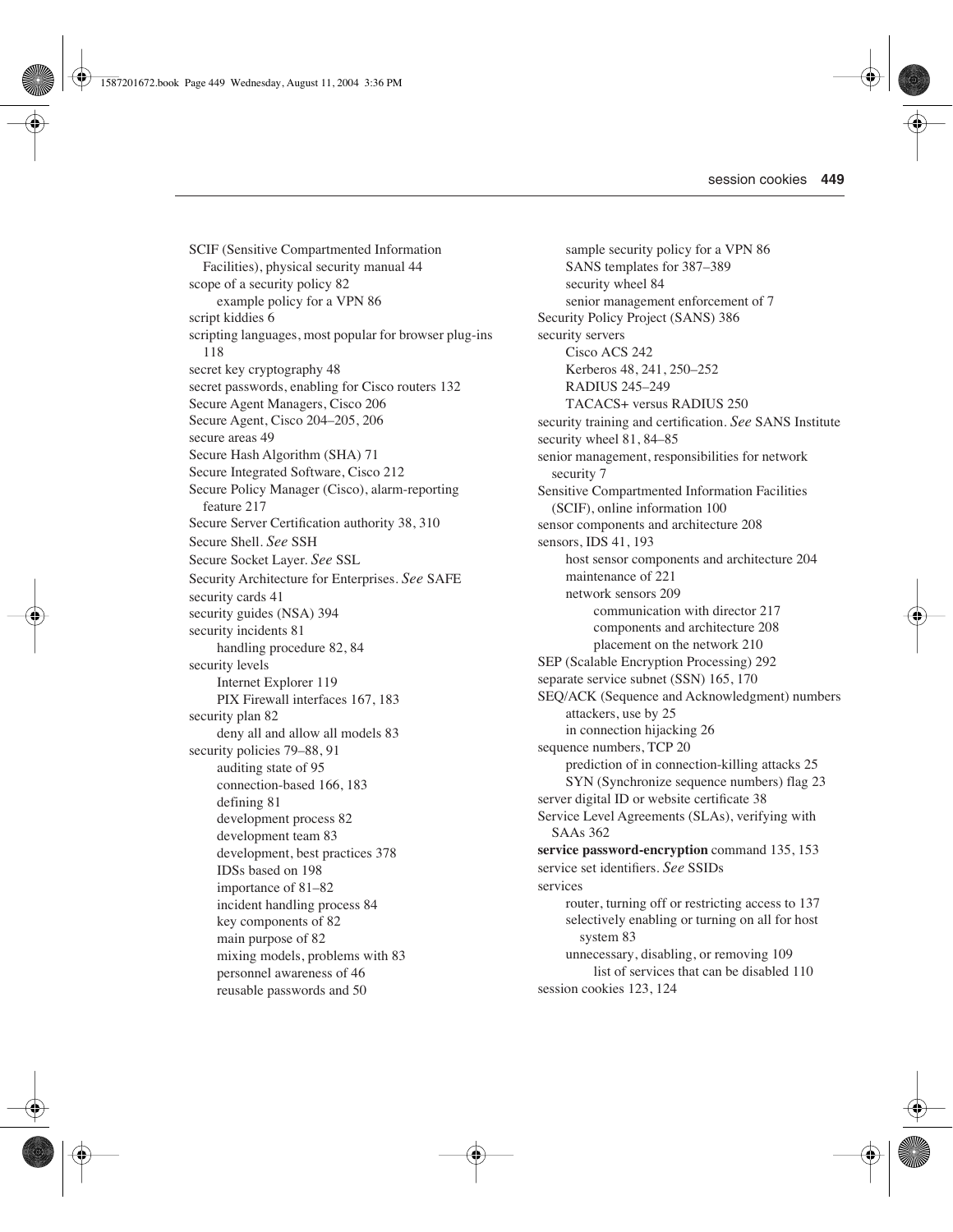session table, NetScreen 171 sessions TCP and UDP, management by CBAC 148 SHA-1 (Secure Hash Algorithm) 71 **show aaa user all** command (Cisco IOS) 239 **show access-lists** command 145, 255 reflexive access lists 147 **show accounting** command (Cisco IOS) 239 **show ip nat translations** command 176 **show privilege** command 239 **show rtr** command 364 **show rtr history** command 365 signature recognition (biometrics) 55 signature-based IDS 194, 195 pros and cons of 196 updating signatures 221 Simple Network Management Protocol. *See* SNMP single logon (Kerberos) 252 Single Loss Expectancy (SLE) 9 single root CA 305 site security architecture 82 Site Security Handbook (RFC 2196) 81 site-to-site VPNs 270 small office/home office (SOHO) hardware 331 smart cards 41, 256 token-based authentication 42 smoke, temperature, and humidity sensors 45 Smurf attacks 162, 198 Sniffer Pro (WLAN packet analyzer) 336 sniffing on publicly accessible networks 72 SNMP (Simple Network Management Protocol) 356– 362 access to routers via 131 configuration 359–361 notifications 357 RMON, using with 361 SAA, accessing with 363 setup (case study) 366 versions 358 **snmp-server** command 359 SoBig virus 51 social constraints network design 94 on network IDS 203 social engineering 31 countermeasures 32 sockets 19

software protection with hardware keys 42 unpatched, security threats from 6 software firewalls (Check Point) 173 source and destination IP addresses, TCP/IP connections 19 source and destination port numbers 19 Source Quench message 22 speech analysis 54 speed, network interface 185 split tunneling 87 spoof attacks 162 spoofing antispoofing protection, router configuration 154 countermeasures 31 techniques for 29 spyware 5 SSH (Secure Shell) 47–48 versions 48 wireless network security, using for 342 SSIDs (service set identifiers) 334 vulnerabilities of 336 SSL (Secure Socket Layer) 48–49, 71 SSN (separate service subnet) 165, 170 standard IP access lists 139 standard numbered IP access lists, additional keywords supported 140 standard, definition of 387 standards for telecommunication equipment 35 state information for TCP and UDP sessions, CBAC and 148 stateful filtering (firewalls) 162 stateful firewalls 163 stateful pattern-matching IDS systems 195 stateless filtering 162 static and dynamic translation slots, ASA and 167 static routing on a PIX Firewall 188 stations, wireless 333 SAFE design recommendations for 343 scanning for other stations or access points 333 statistical anomaly detection 200 stream ciphers 64 subnet masks 140, 182 survivability and recovery, physical security planning 101 switches and hubs, network security design 101 switch security features, examples of 102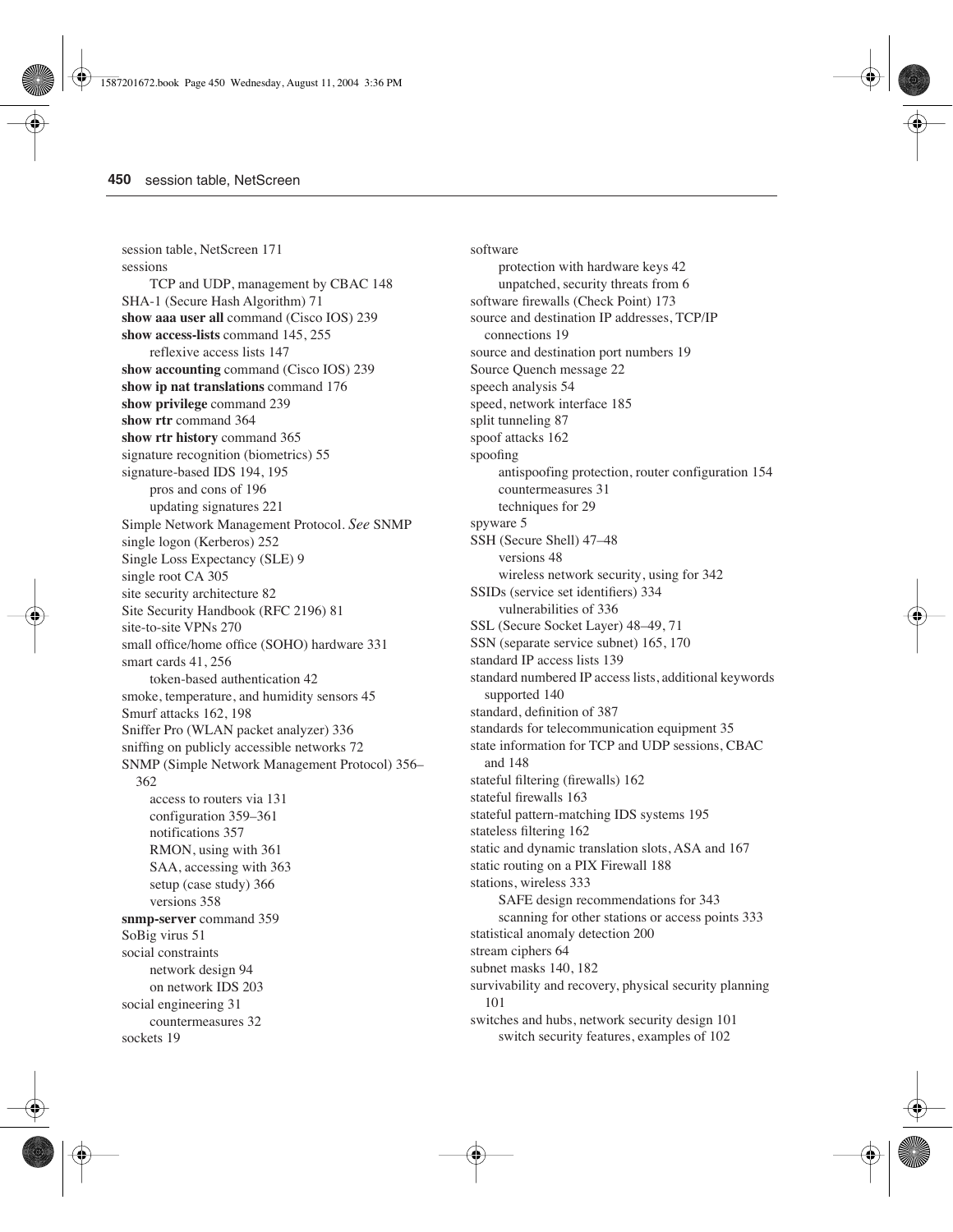switches, configuring for traffic-capture functions 211 Sygate firewall 174 symmetric key algorithms 64–66 AES 64, 66, 283 DES (Data Encryption Standard) 64, 272 Triple DES (3DES) 65–66, 272, 283 symmetric key encryption 272 SYN (Synchronize sequence numbers), TCP flag 23 SYN-flooding attacks, prevention by CBAC 148 SysAdmin, Audit, Network, and Security. *See* SANS Institute SYSLOG 354 SYSLOG server router configured to send more information to 355 router configured to send only warnings 355

# **T**

TACACS+ 241, 258–265 accounting 245 ACS log 265 authorization 243 lock-and-key feature 253–256 RADIUS versus 250 summary of 244 user authentication 144 tailgating 101 TCP 18–20 additional information on, RFC 793 20 Layer 4 of OSI model 162 segment format 19 sequence number prediction 25 three-way handshake preceding data exchange 20 TCP connections resetting capability, network IDSs 215 resetting with router configured for nework IDS 212 TCP SYN flood attacks 161 TCP SYN packets, in Land.C attacks 161 TCP/IP protocol suite fragmentation reassembly code 161 IP layer 16 mapped to OSI model 16 security issues 20–27

weaknesses of 14–16 closing a connection by FIN 25 covert channels 21 hijacking TCP connections 26 IP fragment attacks 23 SYN flood 25 TCP flags 23 TCP/UDP ports, stateless firewalls and 163 teardrop attacks 161 technological constraints on network design 93 on network IDS 203 telecommunications standards 35 telecommuter connecting to branch office, protecting routers (case study) 152–156 telegraph, cryptography and 62 telephone calls, used in social engineering attacks 31 telephony, IP 97 Telnet access to routers 131 router sessions via, configuring VTY password 132 Temporal Key Integration Protocol (TKIP) 340 Terminal Access Controller Access Control System plus. *See* TACACS+ terminals, logical virtual type (VTY) lines 133 terrorism Internet exploitation 14 physical security and 44 theft, risk of 9 three-way handshake, TCP connections 20 flags used in 23 timers and TCP flags, sequences of 25 time-based access lists, routers 146 timeout console port of routers 135 and thresholds in session management by CBAC 150 timers, TCP/IP sessions 25 TKIP (Temporal Key Integration Protocol) 340 TLS (Transport Layer Security) 48, 71 Token Ring networks 802.5 wireless standard, IEEE 332 NetScreen firewalls and 171 speed, values for 185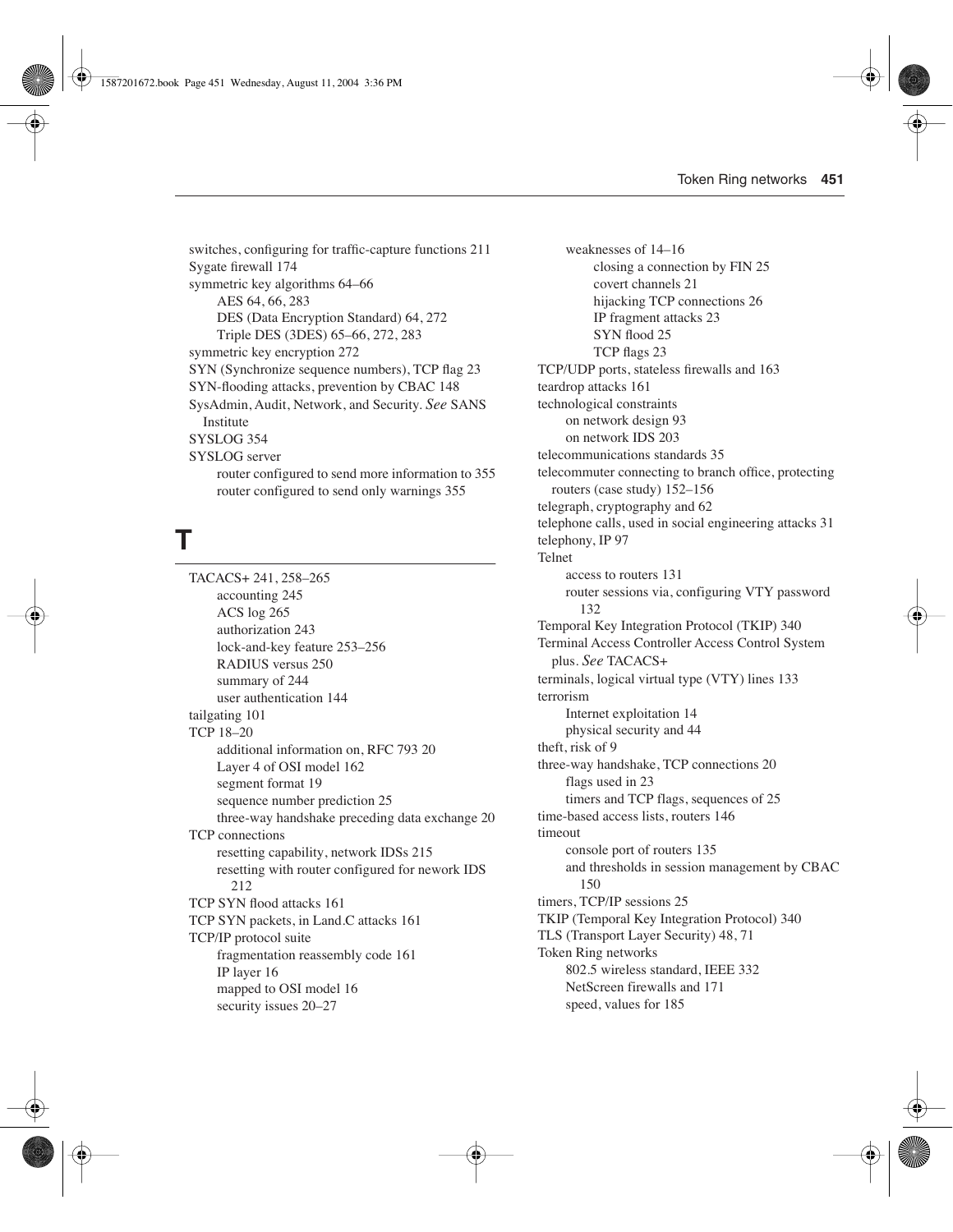token-based authentication systems 42 tools used in network design process 81, 94 topologies of trust, PKI 302 traffic filtering, CBAC 148 traffic inspection, CBAC 148 traffic, inbound and outbound 168 traffic, network analysis of 95 monitoring with RMON and SNMP 361 simulating 96 transform sets 282–283 establishing use of in IPSec policy 284 translation slots, PIX Firewall 168 translation table (NAT), viewing on Cisco router 176 Transmission Control Protocol. *See* TCP Transmission Control Protocol/Internet Protocol. *See* TCP/IP protocol suite 14 Transport Layer Security (TLS) 48, 71 transport layer, OSI 18 transport mode (IPSec connections) 280 traps, SNMP 357 configuring recipient of 360 configuring router to send 361 Triple DES. *See* 3DES encryption algorithm Trojan horses 5, 161 troubleshooting SNMP, commands for 360 trust 3–4 trusted sites security zone (Internet Explorer) 118 trusted third-party protocol (PKI) 302 enrollment procedure for PKI users 306 topologies of trust, PKI 304 tunnel mode (IPSec) 281 tunneling GRE (generic routing encapsulation) tunnels 271 LAN-to-LAN or Remote Access tunnel type 294 selecting protocol for VPN 292 split tunneling 87 two-factor identification 256 typing biometrics 54

### **U**

UDP bomb 161 UDP ports, stateless firewalls and 163 UDZs (user-defined zones) 171 unauthorized programs, potential security holes from 6 uninterruptible power supplies (UPSs) 45, 101 universal serial bus (USB) Smartcard key (eToken) 256 unpatched software, security threats posed by 6 unsafe environments, communicating and doing business safely in 80 untrusted 4 URG (Urgent pointer field), TCP flag 23 URL filtering. *See* content filtering URLs, secure (https) 37 use policy for the network resources 81 User Datagram Protocol (UDP) service, use in chargen attack 161 user-defined zones (UDZs) 171 usernames, capture by Trojan horses 161 users configuring for SNMP 360 VPN 296

# **V**

ventilation requirements for network equipment 93, 100 view record, creating or modifying 359 Virtual Private Networks. *See* VPNs virtual type terminal (VTY) lines 132–133 viruses 5 antivirus software 51, 181 enabled by Trojan horses 161 risk of 9 smart card protection against 42 VMS Management Center for IDS, Cisco 217 voice communication over IP, government role in security 8 voice recognition 54 VPN concentrator 87 VPNs (virtual private networks) 269–299 case study, remote access VPN 285–298 enrollment of devices in PKI 307 GRE (generic routing encapsulation) tunnels 271 IPSec (IP Security) 272–283 antireplay protection 277 data integrity 273 origin authentication 274–277 protocol framework 277 transform sets 282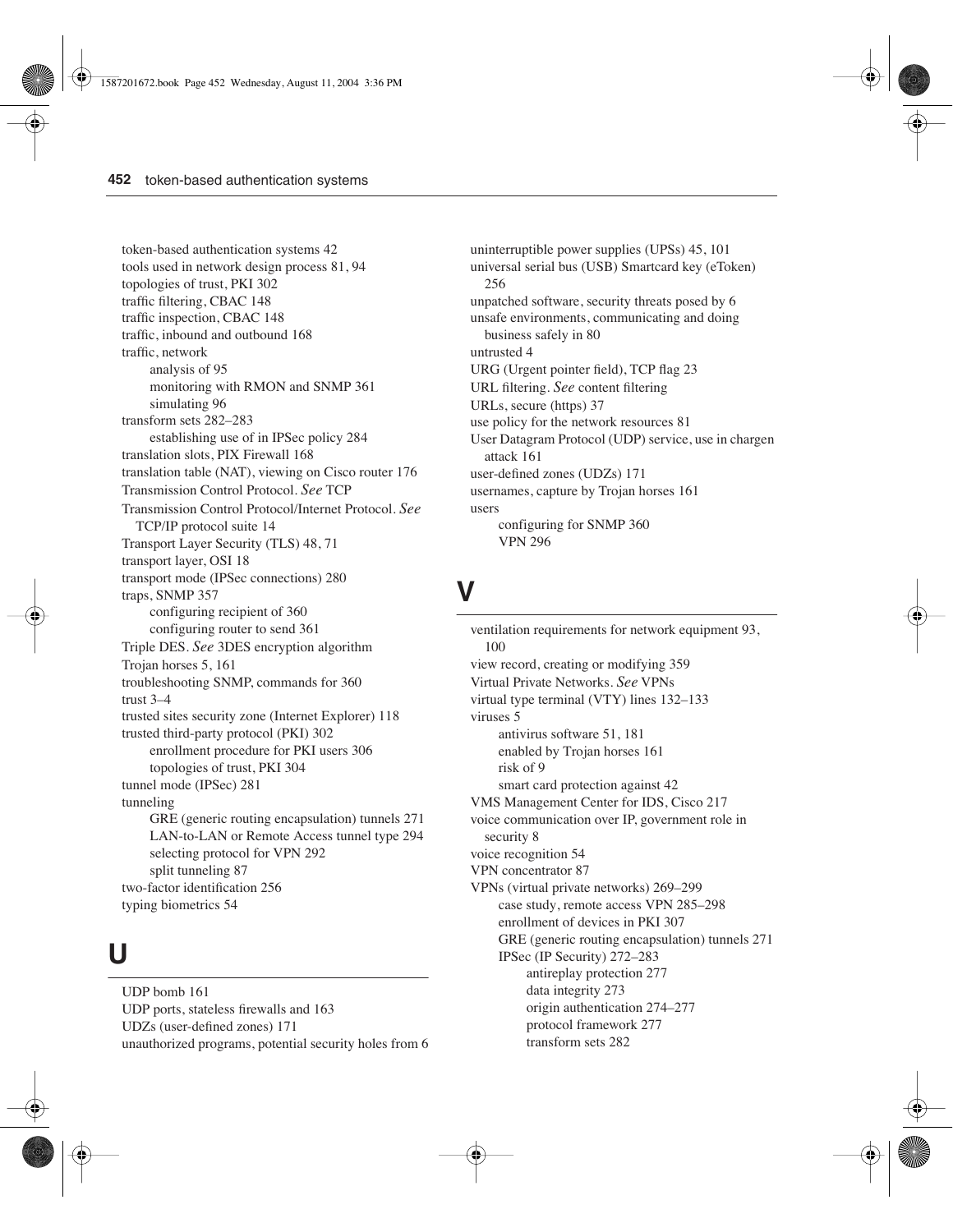tunnel or transport mode 279 PKI solution for authentication 301 types of 269 using IPSec with configuring IPSec 285 preparation for 284 wireless network security, using for 342 VTY (virtual type terminal) lines 132–133 vulnerabilities 13–32 buffer overflows 28 communications over public networks 72 on data port 139, 161 fingerprint scanning 54 information about, in CSEC 162 internal and external 5–6 log file alteration or deletion by intruders 114 patching 86 reusable passwords 50 risk and 13–14 shared key authentication, WLANs 337 social engineering 31 countermeasures 32 software-based firewalls 174 spoofing techniques 29 SSIDs, WLAN 336 TCP/IP security issues 20–27 WEP protocol 338 countermeasures to 339

# **W**

W3C extended Log File Format 113 WAN (wide area network) bandwidth, cost of 94 war-driving and war-chalking 342 warm site (disaster recovery plan) 46 warning level of information sent to SYSLOG server 354 warnings, Syslog 355 weak passwords 50 weaknesses. *See also* vulnerabilities internal and external 5–6 of TCP/IP protocol suite 14–16 Web applications 14 web of trust 302

web security 107 hardening 107-123 browsers 118–123 case study 124–128 file systems 107–109 web servers 109–117 SSL as standard for 48 web servers attacks against, prevention with signature-based IDS 196 denial-of-service (DoS) attacks against 20–21, 24, 161, 163, 198 hardening 112–117 logging, enabling 113 restricting access to a website 114–117 securing, tasks involved in 109 web-based requests (PKI enrollment) 307 website certificates 38 websites information on network security 428 restricting access to 114–117 SSL-enabled 48 Well-Known Ports 19 WEP (wired equivalent privacy) protocol 334, 336 countermeasures to vulnerabilities 339 overview of 337 vulnerabilities of 338 WEPCrack program 338 wheel cipher 62 Windows Internet Naming Service (WINS) 295 Windows systems file systems, hardening 107–109 integrated authentication 116 software patches for 6, 7 wired equivalent privacy. *See* WEP protocol wireless how it works 333 standards for WLAN applications 328 wireless and voice communication over IP, government role in security 8 wireless local-area networks. *See* WLANs wireless network interface cards (NICs) 328 wireless networks building-to-building, types of 330 community networks 330